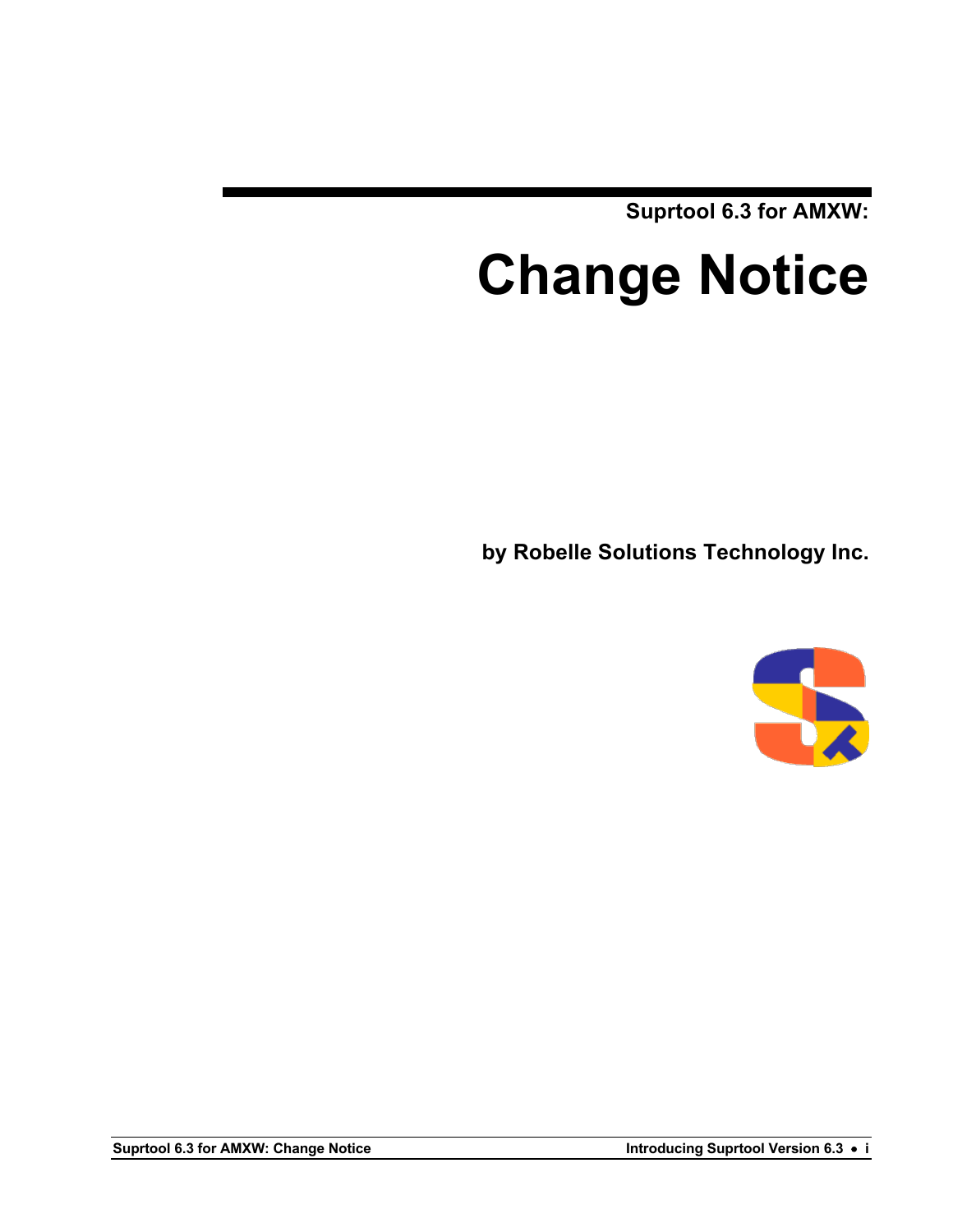Program and manual copyright © 1981-2021 Robelle Solutions Technology Inc.

Permission is granted to reprint this document (but not for profit), provided that copyright notice is given.

Qedit and Suprtool are trademarks of Robelle Solutions Technology Inc. Oracle is a trademark of Oracle Corporation, Redwood City, California, USA. Other product and company names mentioned herein may be the trademarks of their respective owners.



Robelle Solutions Technology Inc. Suite 372, 7360 137 Street Surrey, BC Canada V3W 1A3

Phone: 604.501.2001 Support: 289.480.1060

E-mail: sales@robelle.com E-mail: support@robelle.com Web: www.robelle.com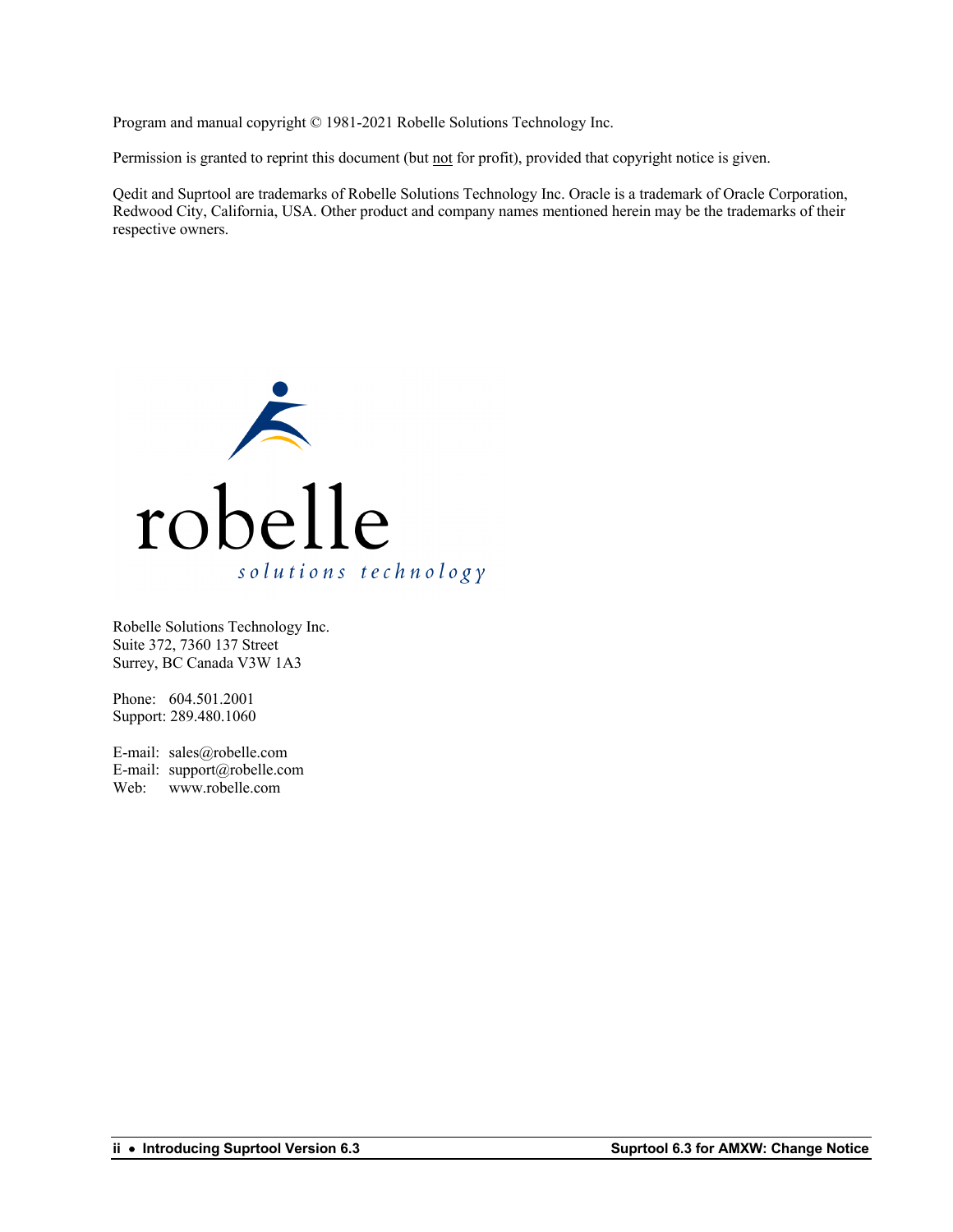## **Contents**

#### **Introducing Suprtool Version 6.3**

#### **Installation**

#### **Enhancements in Version 6.3**

#### **Enhancements in Version 6.2**

#### **Enhancements in Version 6.1.10**

#### **Enhancements in Version 6.1**

| ሐ ተ |
|-----|
|-----|

 $5\phantom{1}$ 

 $11$ 

 $12$ 

 $13$ 

15

20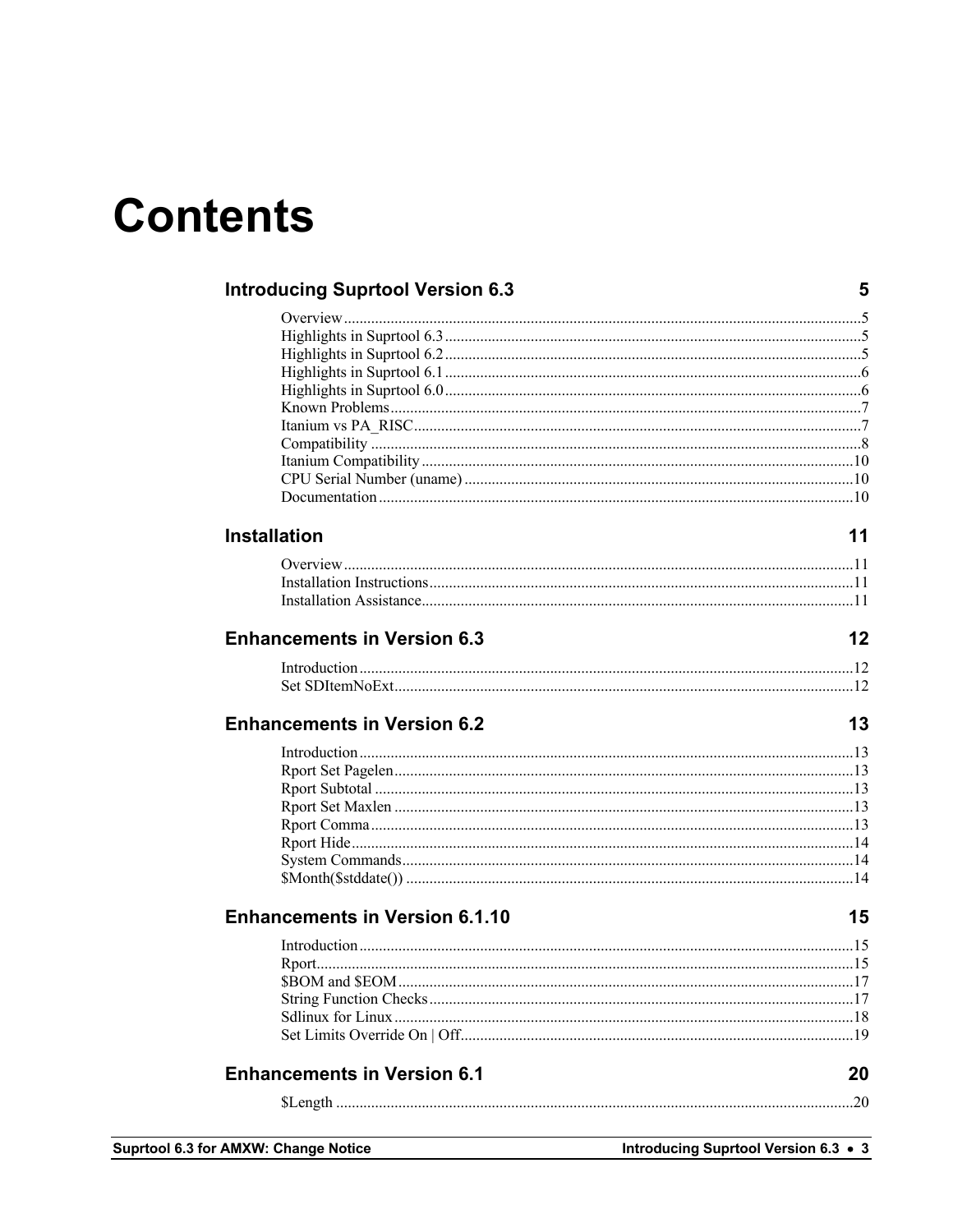#### **Enhancements in Version 6.0**

| ×. |  |
|----|--|
|    |  |

 $27$ 

#### **Bugs Fixed**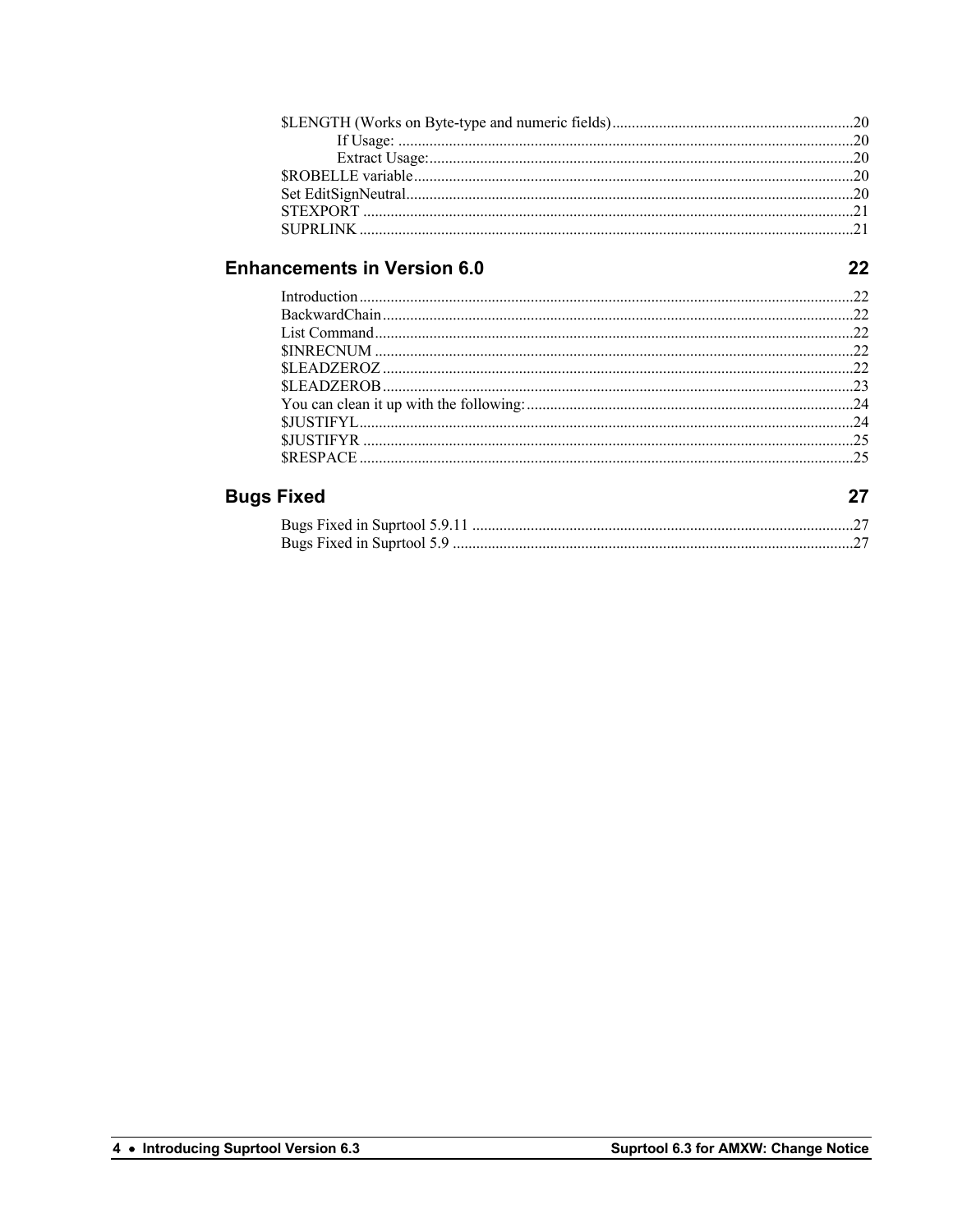## **Introducing Suprtool Version 6.3**

#### **Overview**

Use Suprtool/AMXW to read, select, and sort data from Oracle, Allbase and Eloquence databases and data files with fixed-length records. Suprtool/AMXW is designed to be similar to Suprtool for MPE while providing necessary HP-UX features. It is designed to work with AMXW an MPE environment from Speedware that runs on other platforms.

Suprlink/AMXW provides high-speed data-file linking based on a sort key. Use STExport for AMXW to convert fields in a self-describing input file into an output file that can be imported into different applications.

### **Highlights in Suprtool 6.3**

- STExport Heading fieldnames limit has been increased to14336 bytes.
- The Suprtool suite of products has had more 2027 mitigation work done to prepare for the end of 20271231.
- Suprtool would incorrectly do a conversion on input of a file with Big Endian data if there was an extract of a constant into an integer field (Linux Only)
- Non-MPE versions of Suprtool didn't update the Item information, decimals and date like the MPE version. When an extract command wasn't entered but an Item command referenced a specific field. You can turn this on with set sditemnoext on, but the default is off to have it be compatible with all versions of Suprtool/Open and HP-UX. You can put it in your suprmgr file, to enable it globally.
- Suprtool would incorrectly think it could sort a file in memory, as opposed to using sort scratch files in an extremely rare case. (Linux)
- Suprtool / Open didn't handle double logical numbers over 2 billion when converting to ascii in the list command. (Linux Only Fixed in Build 2)

### **Highlights in Suprtool 6.2**

Set Pagelen Command has been added to Rport.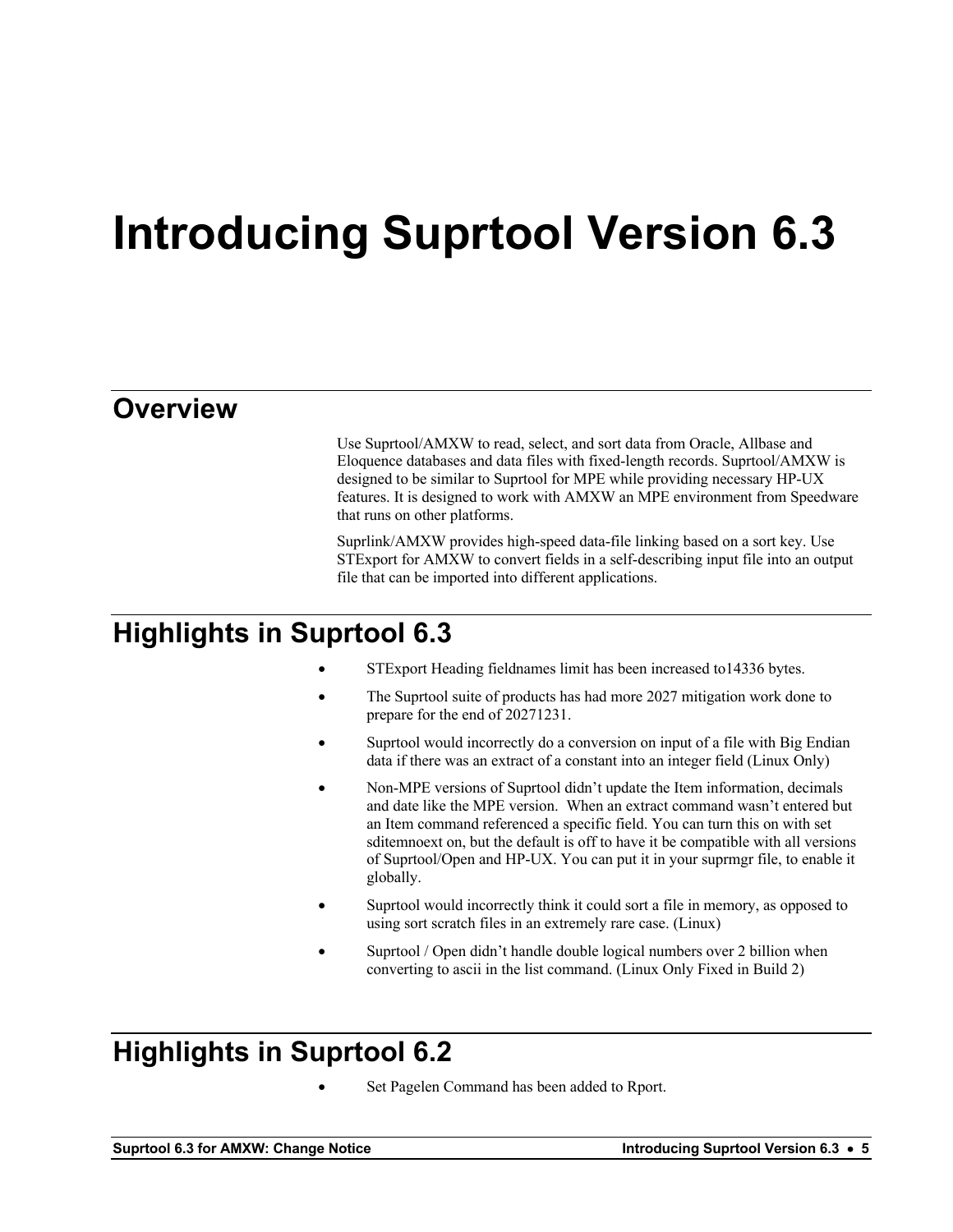- The subtotal feature of Rport will now break on multiple sort levels in the Self-Describing file.
- Rport has a new command called Hide which is intended to not report on a field in an SD file.
- Rport has a new command called Comma, which will place appropriate commas in an ascii field that was converted from a numeric field.
- There is a new setting in RPORT that is called set maxlen on, which calculates the maximum size that a field can be, including commas and dollar signs.
- Suprtool/Open now defaults to /bin/bash when a users shell is not found in the user information.
- The \$eom/\$bom function wouldn't work properly when \$stddate was nested in a \$month function and the to month had 31 days.
- Sdlinux version is available for Linux to convert the .sd file for use on Linux is now available on Linux. You can now directly copy a data file and sdfile from HP-UX and convert it for use on Linux.
- Two new sub-functions of \$BOM and \$EOM are now available in the \$stddate and \$month functions. The \$BOM function returns the starting day of the month and the \$EOM returns the last date of the month for a given month.
- String functions in Suprtool now have better length and bounds checking of the 4095-byte string limit.
- Rport a new simple report writer has been added to the Suprtool suite of products.
- Set Limits Override has been added to the Suprtool for MPE version.  $(6.1.01)$

#### **Highlights in Suprtool 6.1**

- Suprtool has a new function called \$length that will return a double integer value of the length of a byte and/or numeric field.
- The \$ROBELLE variable has been expanded to 58 characters.
- Suprtool has a new option called Set EditSignNeutral which tells the \$edit function to treat Neutral zoned and packed fields to be positive and treated as such by the \$edit function.
- Suprlink now supports 8192 bytes on both the input file and the link file.
- Suprlink now supports 16384 bytes on the output file in Suprlink
- Stexport now supports 8192 bytes on both the input file and output files

#### **Highlights in Suprtool 6.0**

- Set AMXW Perfwrite on, would cause Suprtool to fail with fserr 40 when using output,append.
- The List command now has a NOSAMETO option to turn off the SAMETO feature.
- Set SDEXTNAME on now prints a warning in Suprtool for AMXW, since it is not supported in that version.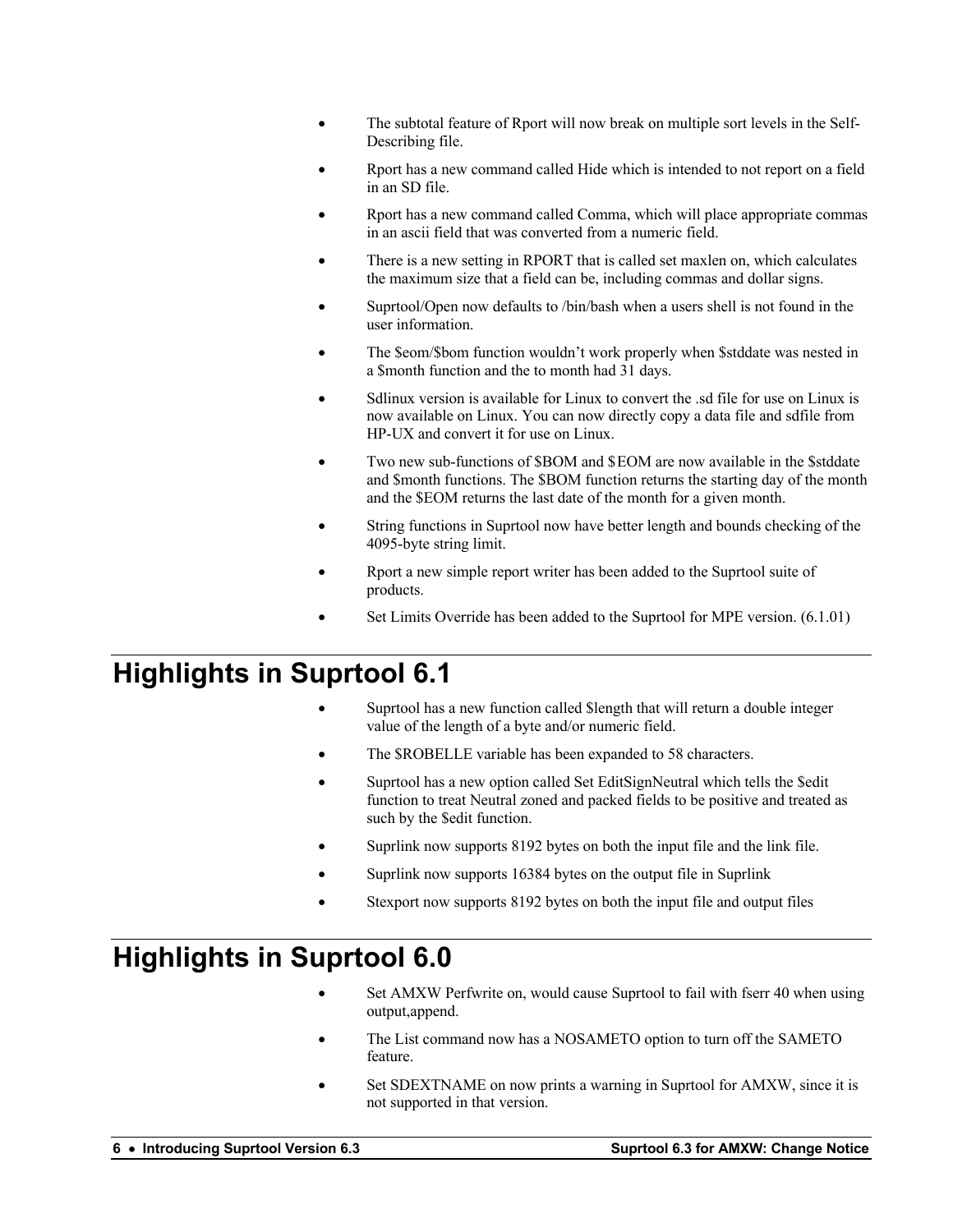- Suprtool for AMXW will test for both long fieldnames and short fieldnames when parsing the \$lookup function.
- Set Backwardchain On, will cause the Chain command to do a backward chained read.
- STExport has a new set command called Set Excel Leadzero On which tells the Excel command to add leading zeroes to the fields specified in the Excel Preserve command.
- Suprtool has a new function available to the if/extract commands called \$inrecnum, which expects a double integer result.
- Suprtool has a new function called \$leadzeroz, which will add leading zeroes to a display field and will optionally justify the field.
- Suprtool has a four new string handling functions, specifically, \$justifyl, \$justifyr, \$leadzerob and \$respace.
- Suprtool for AMXW now has a limit of 512 fields.

#### **Known Problems**

There are no known problems at this time. If you have any questions or concerns or feedback, please feel free to e-mail me at: neil@robelle.com

### **Itanium vs PA\_RISC**

There are two types of machines that HP has that run HP-UX, the older machines are based on the PA\_RISC chip and the new machines that use the Itanium (and Itanium 2 chips). There are also program files that are specific to each chip. PA\_RISC programs can run on both PA\_RISC and Itanium machines, however, Itanium programs can only run on Itanium machines.

Any program that runs on Itanium must utilize libraries that match its own program type. Therefore if a PA\_RISC program runs on Itanium and looks for a library, it must find/load the PA\_RISC version of the libraries that it needs and conversely an Itanium program must load the libraries specific to its type.

#### **How to Tell what Machine I am on?**

There are many ways to tell what kind of machine you are on, here are a couple: uname -m getconf MACHINE\_MODEL

In each case the Itanium machine will typically say ia64 somewhere in the result of the above two commands. PA\_RISC machines typically say "9000" somewhere in the string.

#### **What is the Program File Type?**

Since there are two types of machines there are also at least two types of program files. Suprtool is primarily either PA\_RISC 1.1 or ELF-32 / IA64 which is also known as Itanium. To determine the type of program file you can use the file command:

Itanium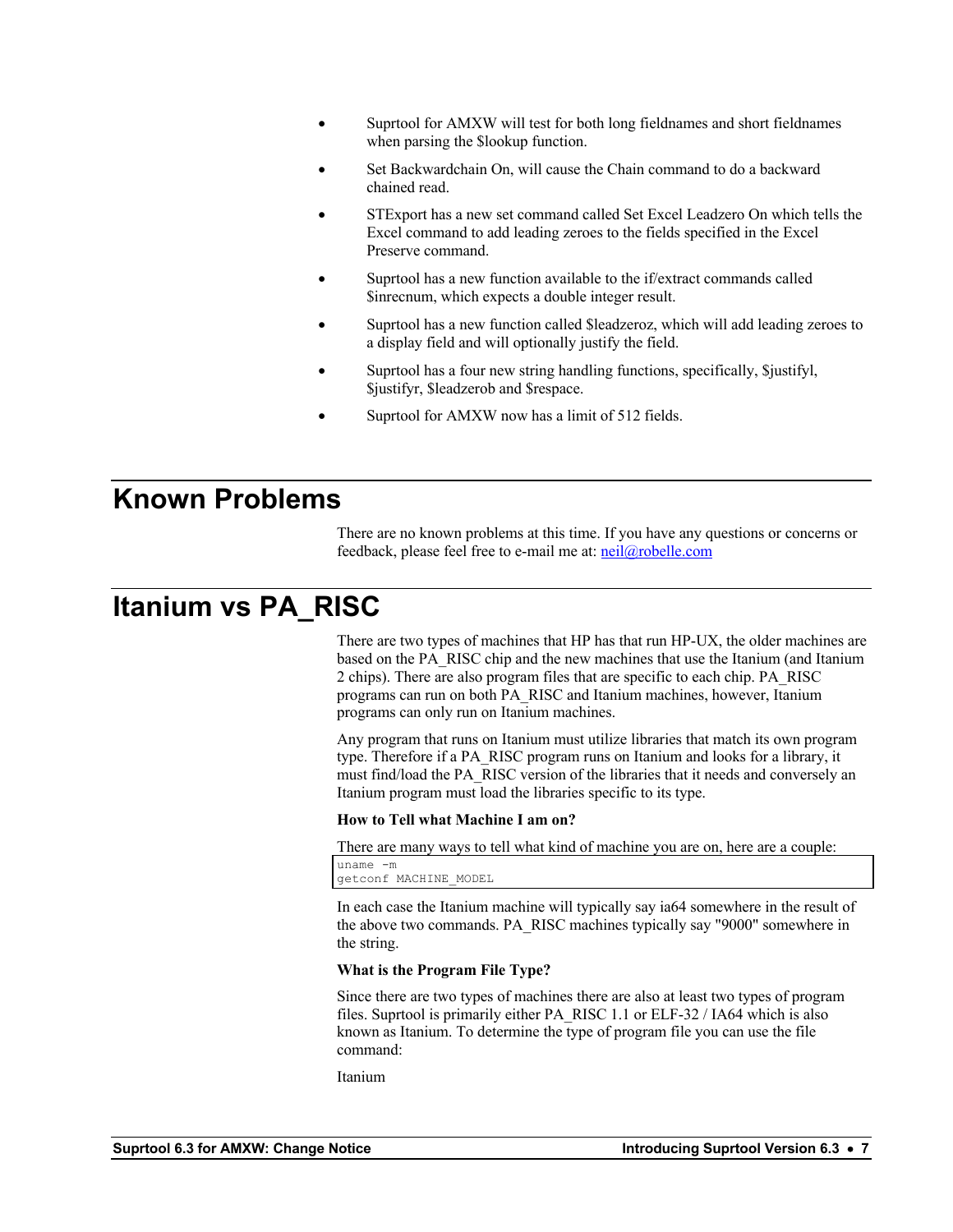```
file suprtool<br>suprtool:
                    ELF-32 executable object file - IA64
```
#### PA\_RISC

```
file suprtool<br>suprtool:
                   PA-RISC1.1 executable dynamically linked -not stripped
```
The PA\_RISC binary can run on both platforms but you need to have PA\_RISC libraries for Eloquence or Oracle if you are using the Oracle module. An Itanium binary will not run on a PA\_RISC machine and will fail with "cannot execute".

Of course we've made a provision to identify if you are running the ia version of Suprtool in the banner and verify command with the ia after the UX :

SUPRTOOL/UXia/Copyright Robelle Solutions Technology Inc. 1981-2009. (Version 5.2 Internal) MON, JUN 8, 2009, 11:26 AM Type H for help.

#### **PA\_RISC Loading**

Suprtool by default looks in the libraries in any of the directories named in SHLIB\_PATH. For example to insure that Suprtool resolves the library loads you can set the SHLIB\_PATH system wide in your /etc/profile file in the following manner:

export SHLIB\_PATH=/opt/eloquence6/lib/pa11\_32:/opt/oracle/lib

If you do not have the SHLIB\_PATH variable set to a value where the libraries can be found, Suprtool will then try to load from their default names locations. For Eloquence the default location is :/opt/eloquence6/lib/pa11\_32.

The Oracle interface will first try to load libclntsh.so and then attempt to load libclntsh.sl from \$ORACLE\_HOME/lib32/libclntsh.sl.

#### **Itanium Loading**

You can change Suprtool to pay attention to LD\_LIBRARY\_PATH and use dlopen to load libraries, you can set the environment variable: export ROBELLE\_DYN\_LOAD =Y.

It is generally advisable to use DLOPEN or the ROBELLE\_DYN\_LOAD option when using the Itanium version. The PA\_RISC version of Suprtool can use either type of loading, the default or the dlopen method invoked with ROBELLE\_DYN\_LOAD.

#### **Compatibility**

Suprtool for AMXW would use the file size stored in the SD label as opposed to the actual physical file size that AMXW uses.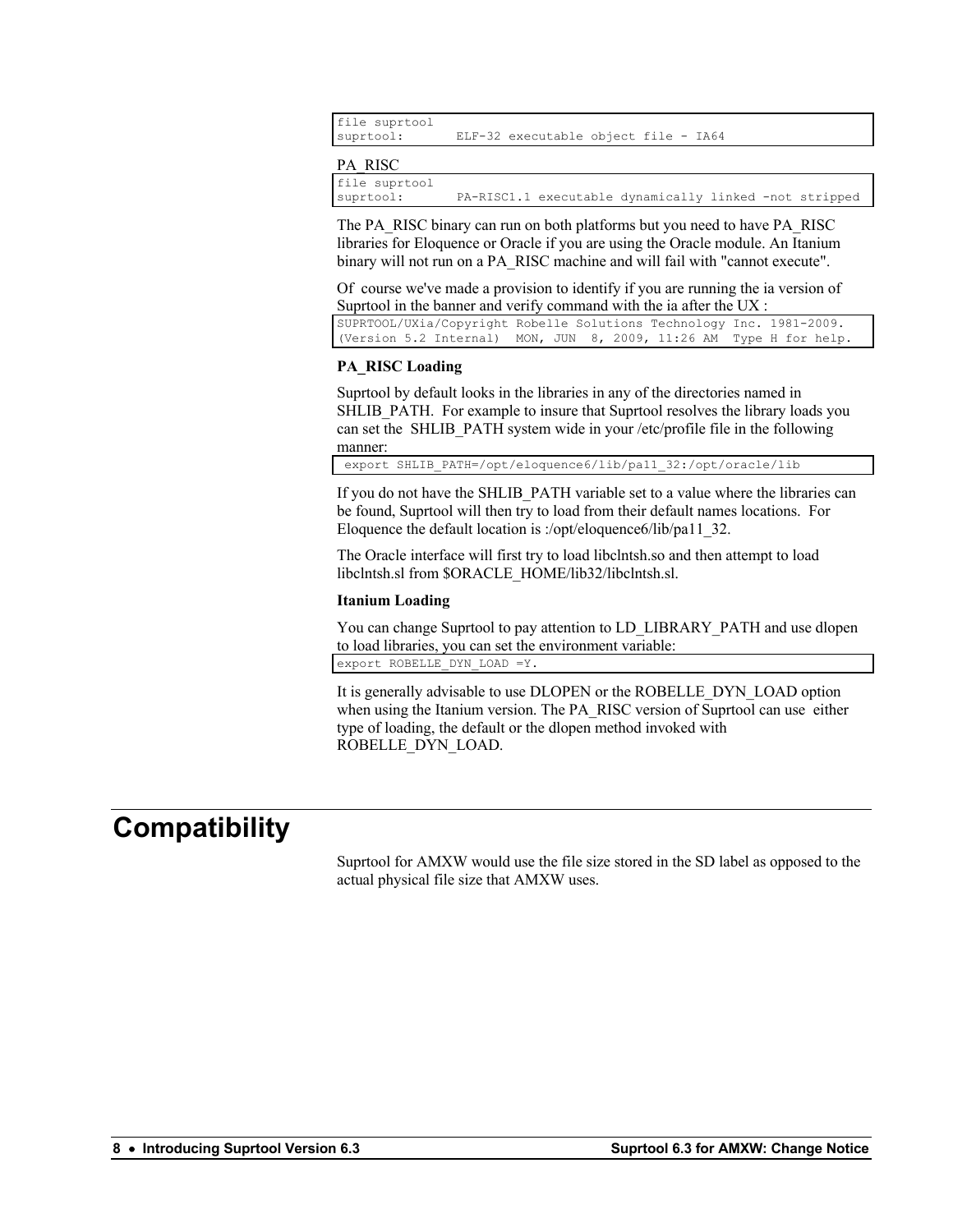```
::FILE FILE80;REC=-80,,F,ASCII
::supramxw
SUPRTOOL/AMXW/Copyright Robelle Solutions Technology Inc.1981-2007.
(Version 5.0) TUE, JAN 08, 2008, 2:42 PM Type H for help.
>I STFILE
>DEF ABCXYZ,1,11
>EXT ABCXYZ
>O FILE80,LINK
>X
IN=26, OUT=26. CPU-Sec=1. Wall-Sec=1.
>FO FILE80
File: FILE80 (SD Version B.00.00) No linefeeds
Entry: Offset
ABCXYZ X11 1
Limit: 1023 EOF: 26 Entry Length: 11 Blocking: 1
>E
::LISTF FILE80,2
ACCOUNT= AMXWQA GROUP= FDE
FILENAME CODE ------------LOGICAL RECORD----------- ----SPACE----
              SIZE TYP EOF LIMIT R/B SECTORS #X MX
FILE80 1084 82B FA 26 1023 1 9 1 *
```
So what happens is if an output link file is created with a file equation making the file bigger, any subsequent files that are created from the resulting output file are actually made smaller as you can see below.

```
::supramxw
SUPRTOOL/AMXW/Copyright Robelle Solutions Technology Inc.1981-2007.
(Version 5.0) TUE, JAN 08, 2008, 2:42 PM Type H for help.
>i FILE80
>O FILE80A
> xWarning: Using Output FILE80A, Link
IN=26, OUT=26. CPU-Sec=1. Wall-Sec=1.
>E
::LISTF FILE80A,2
ACCOUNT= AMXWQA GROUP= FDE
FILENAME CODE ------------LOGICAL RECORD----------- ----SPACE----<br>SIZE TYP EOF LIMIT R/B SECTORS #X MX
                                       LIMIT R/B SECTORS #X MX
FILE80A 1084 11B FA 26 1023 1 2 1 *
```
Suprtool for AMXW now honours the physical record size and the FILE80A file will now have a record size of 80.

The HP-UX and AMXW versions of AMXW no longer have Set varsubcompat on as the default. The default is now off and can be turned on with the set command or the –cv option.

Previously, Suprtool would treat an "R" type field in an Eloquence database as an R type while the data inside Eloquence is stored and treated as IEEE therefore incorrect results would occur with coercions and arithmetic operations. Suprtool now by default maps all Real and Long fields to their respective IEEE fields. You can change Suprtool back to the previous behaviour with Set RealMap Off.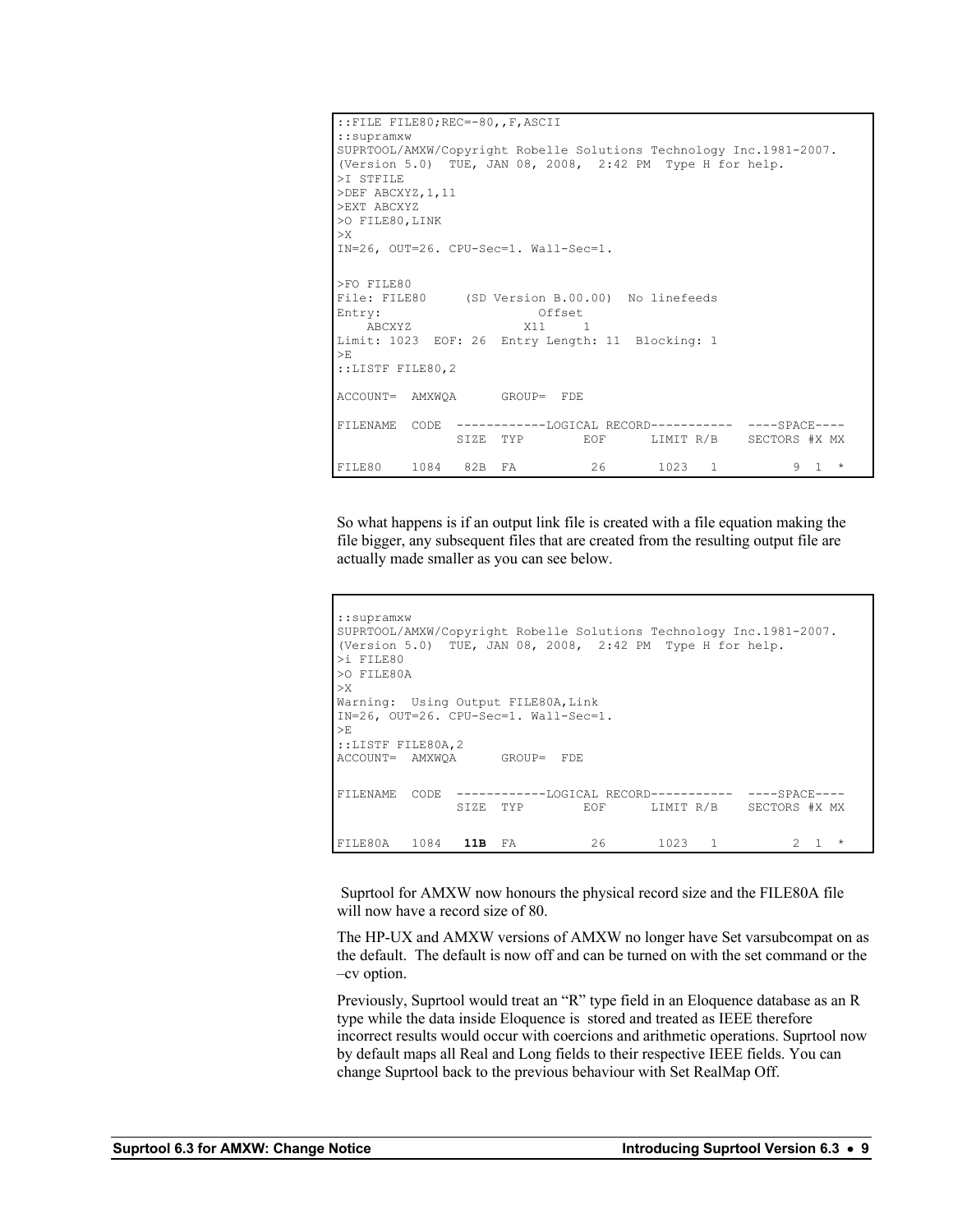A form command will still show the fields as being "R2" or "R4", but internally Suprtool will treat as IEEE, which is how Eloquence stores and treats the numbers.

Consequently, STExport will now support items in SD files that are condidered R type, however it correctly will map them to IEEE.

Suprtool/UX 5.0 is now compatible with all versions of HP-UX 11.2x, as well as Oracle version 8 and higher.

Suprtool/UX version 4.8.02 and lower is compatible with HP-UX 9.0 and higher and Oracle 7.

Fastread option is now set to On for Suprtool for HP-UX the regular version. The Dynamic loading version of Suprtool has a default value of off to start.

Suprtool 5.2 is necessary for use with Oracle 11 and case sensitive passwords.

#### **Itanium Compatibility**

There are a couple of differences in the Itanium version of Suprtool, which you need to be aware of.

**The DBEdit module is not available in the Itanium versions of Suprtool. This module is invoked by the EDIT command.**

**The layout for the Verify command is slightly different then the PA-RISC versions of Suprtool.**

### **CPU Serial Number (uname)**

This program runs only on CPUs whose serial numbers have been encoded (the "uname" on HP-UX). If it fails to run and you get an "invalid HPSUSAN" error message, contact Robelle for assistance, via support@robelle.com or the support number at 1-800-453-8970.

#### **Documentation**

The user manual contains the full description of all the Suprtool suite of products including Dbedit, Suprlink, STExport, and Suprtool2, as well as usage tips and commands for each. The manuals are up to date with all the latest changes. To see only the changes in the latest version, see the "What's New" section of the manual.

You can download our manuals and Change Notices in various formats and order printed (hardcopy) manuals from our web site at:

http://www.robelle.com/library/manuals/.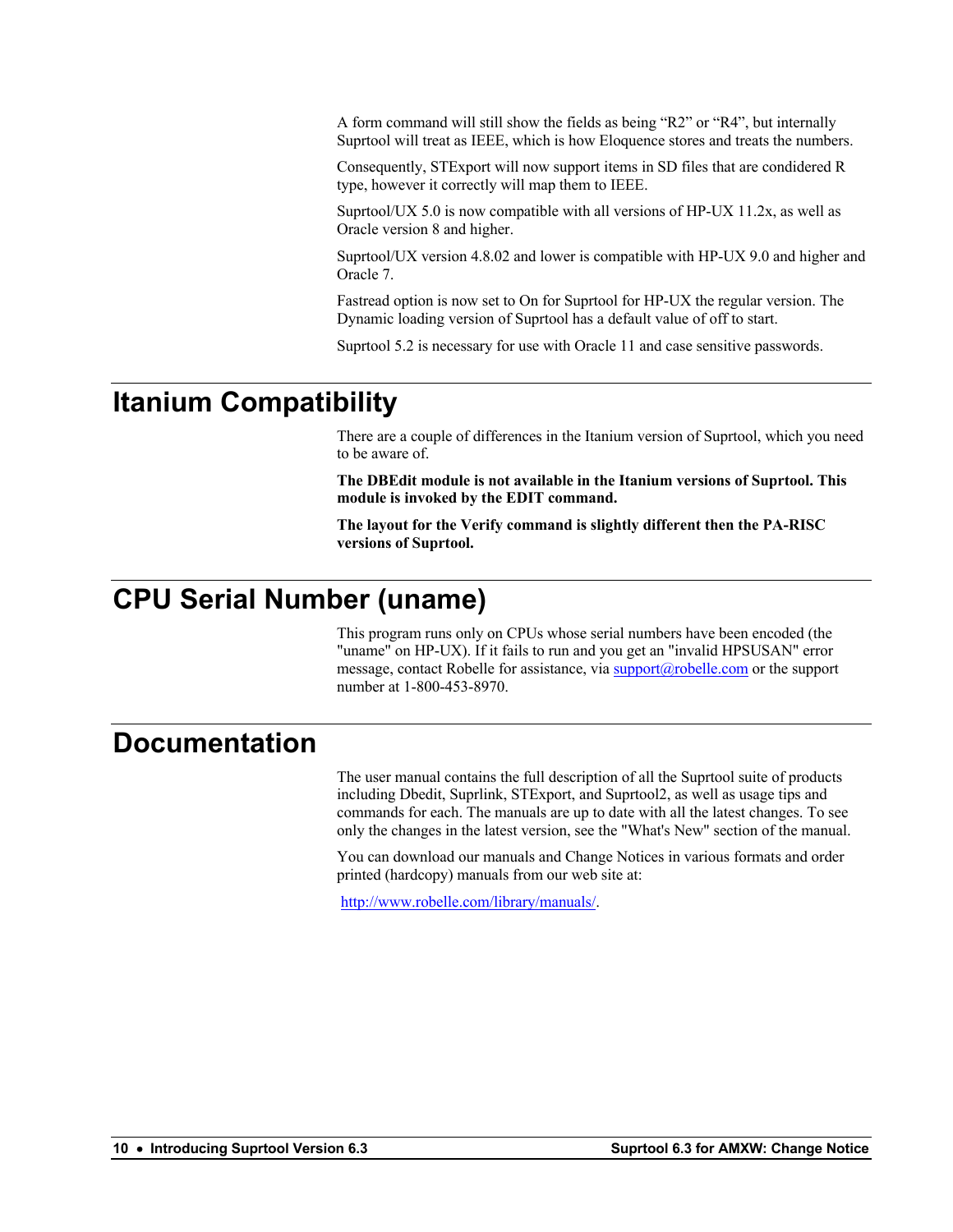## **Installation**

#### **Overview**

The following instructions describe the installation process of a new Suprtool release. The new version overwrites an existing version of Suprtool on your HP-UX system.

#### **Installation Instructions**

Suprtool for AMXW builds and instructions are now custom for everyone. If you are looking for your latest release of Suprtool for AMXW, please contact Neil Armstrong at neil@robelle.com

#### **Installation Assistance**

If you have any questions or run into any problems, please call us. Technical support is available on weekdays from 8 a.m. to 4 p.m. Pacific time at 1.289.480.1060. Technical support can also be obtained via e-mail at:  $\frac{\text{support}(a\text{problem.com}}{\text{support}(b\text{problem.com}})$  If your new version of software will not run, you can page someone from technical support by calling the support number, or you can typically easily run extend with the disaster option to tide you over until business hours. Instructions for this are available at:

http://www.robelle.com/disaster/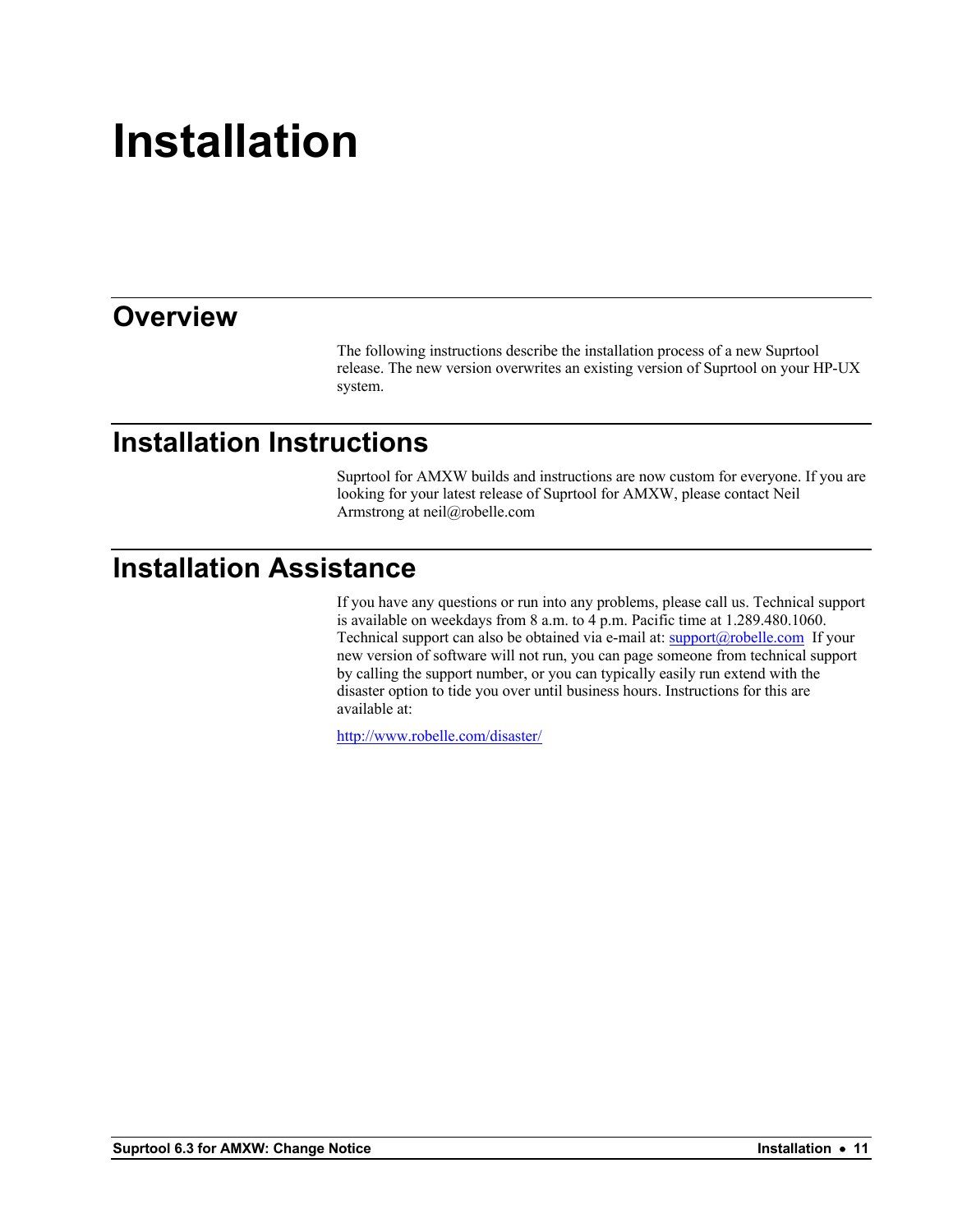## **Enhancements in Version 6.3**

#### **Introduction**

Suprtool is constantly being updated with new features. The following section describes the new enhancements to Suprtool since Suprtool 6.2

#### **Set SDItemNoExt**

Non-MPE versions of Suprtool didn't update the Item information, decimals and date like the MPE version does, when an extract command wasn't entered. You can turn this off with set sditemnoext off, but the default is on to have it behave in the same manner as the MPE version.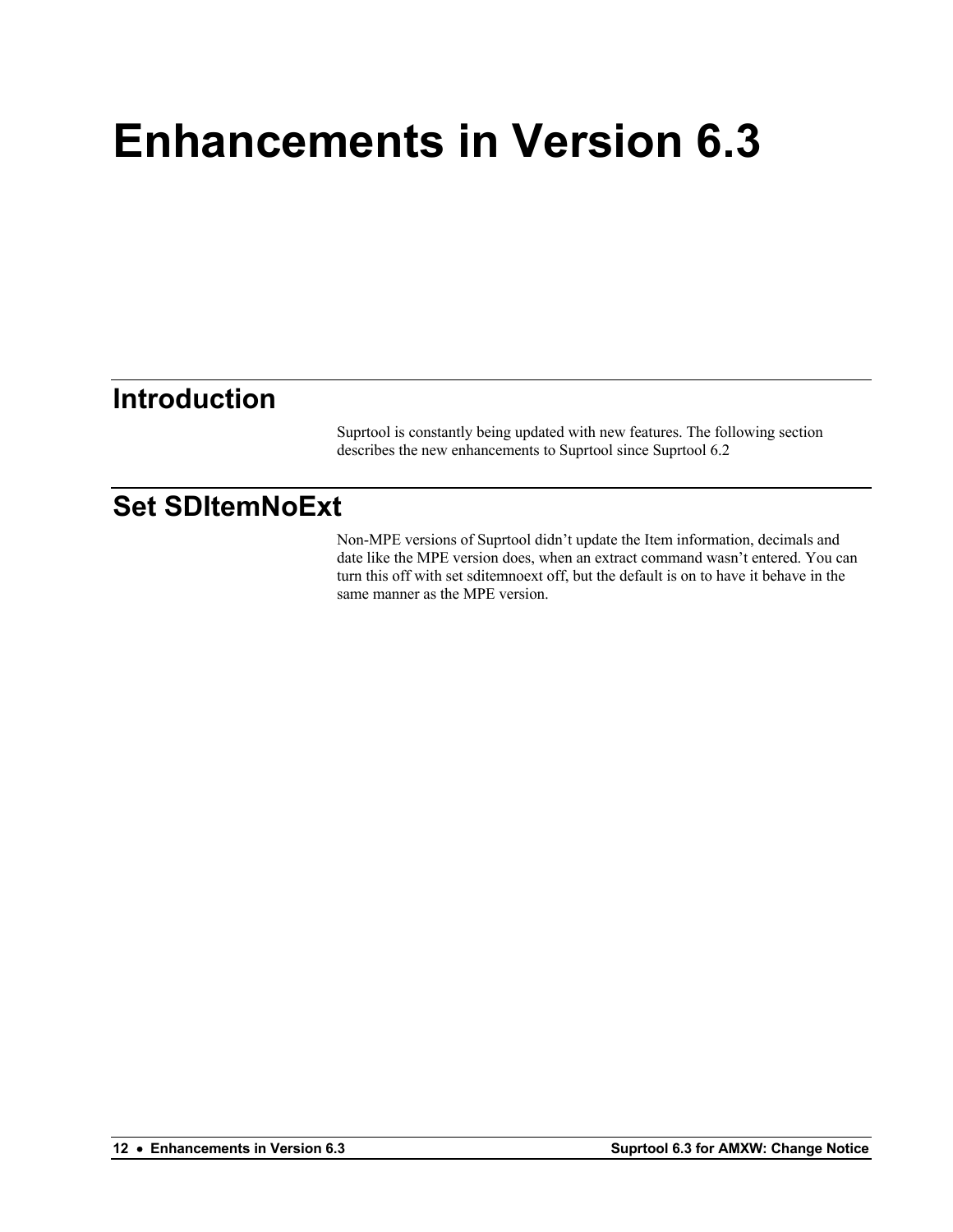## **Enhancements in Version 6.2**

#### **Introduction**

Suprtool is constantly being updated with new features. The following section describes the new enhancements to Suprtool since Suprtool 6.1.10.

#### **Rport Set Pagelen**

Rport will Page Break by default at 24 lines, you can set a Page Break to any integer value greater than 10. When Rport reaches the number of lines for a page the Titles and headings are re-printed and Rport continues on printing, detail and subtotal lines.

#### **Rport Subtotal**

Rport will follow all levels of sort specified in the Self-Describing file, and will produce a subtotal line when each level break is made.

#### **Rport Set Maxlen**

Rport will by default calculate the maximum size of a field, including, commas, decimals and dollar signs. The previous version just took into account, decimals. This is on by default, you can just use the old calculation by adding set maxlen off to your rportmgr file.

#### **Rport Comma**

Rport has a new command called comma, where you can specify a fieldname or list of fieldnames to tell Rport to add commas to a given numeric field, when it is reported on and converted to ascii. The same rules will apply for a given fields subtotal and total field. This command can only be entered after the input command.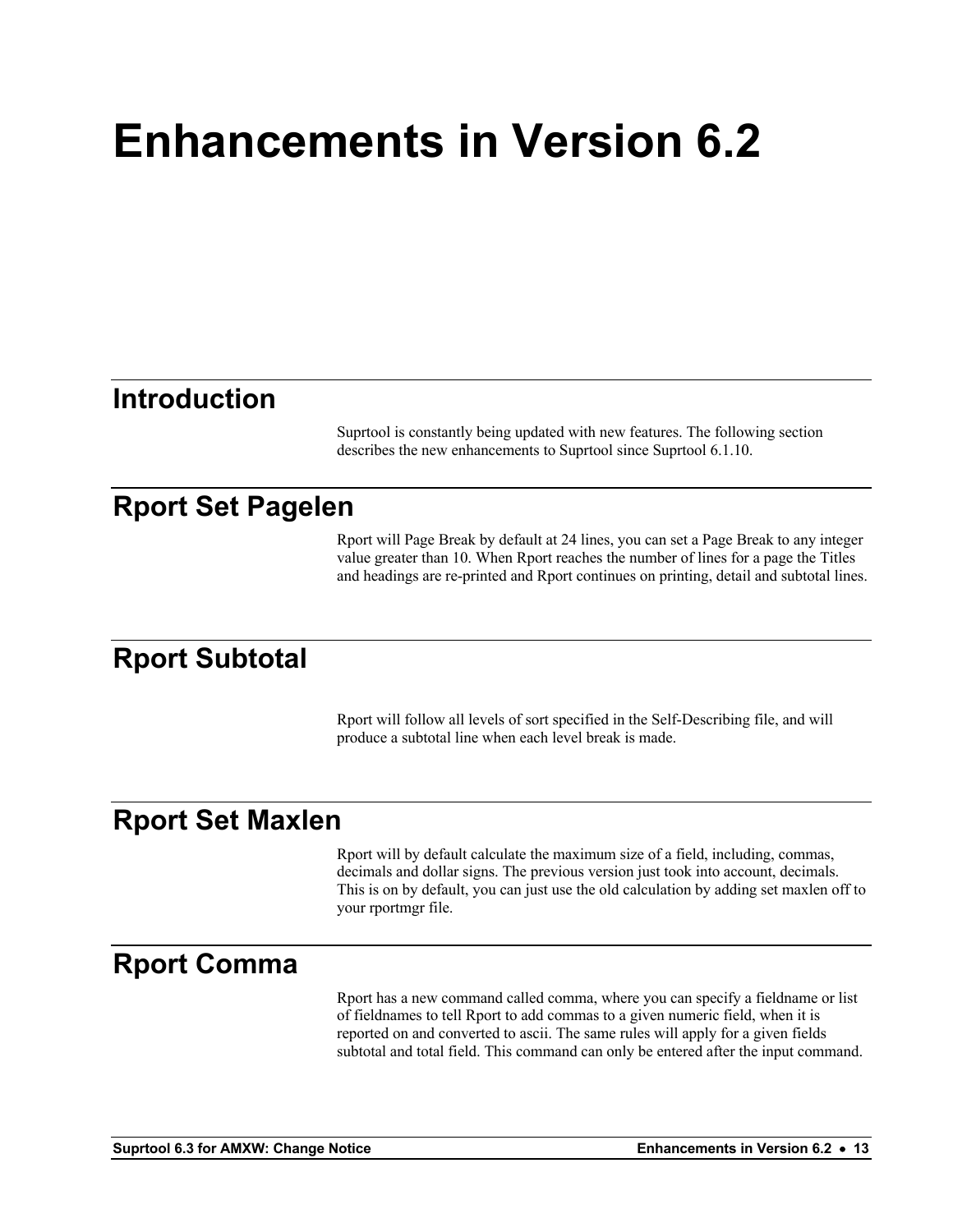### **Rport Hide**

Rport has a new command called Hide which when given a fieldname will remove that field from the report. The report will be adjusted accordingly and also the Hide command must be entered after the input command.

### **System Commands**

If the user id isn't found or a shell name isn't returned the Open version of Suprtool suite of products will assume a shell of /bin/bash.

## **\$Month(\$stddate())**

The combination of nested \$stddate within \$month would handle months with 31 days incorrectly if the from date was a month with less that 31 days and the to month was a month with 31 days.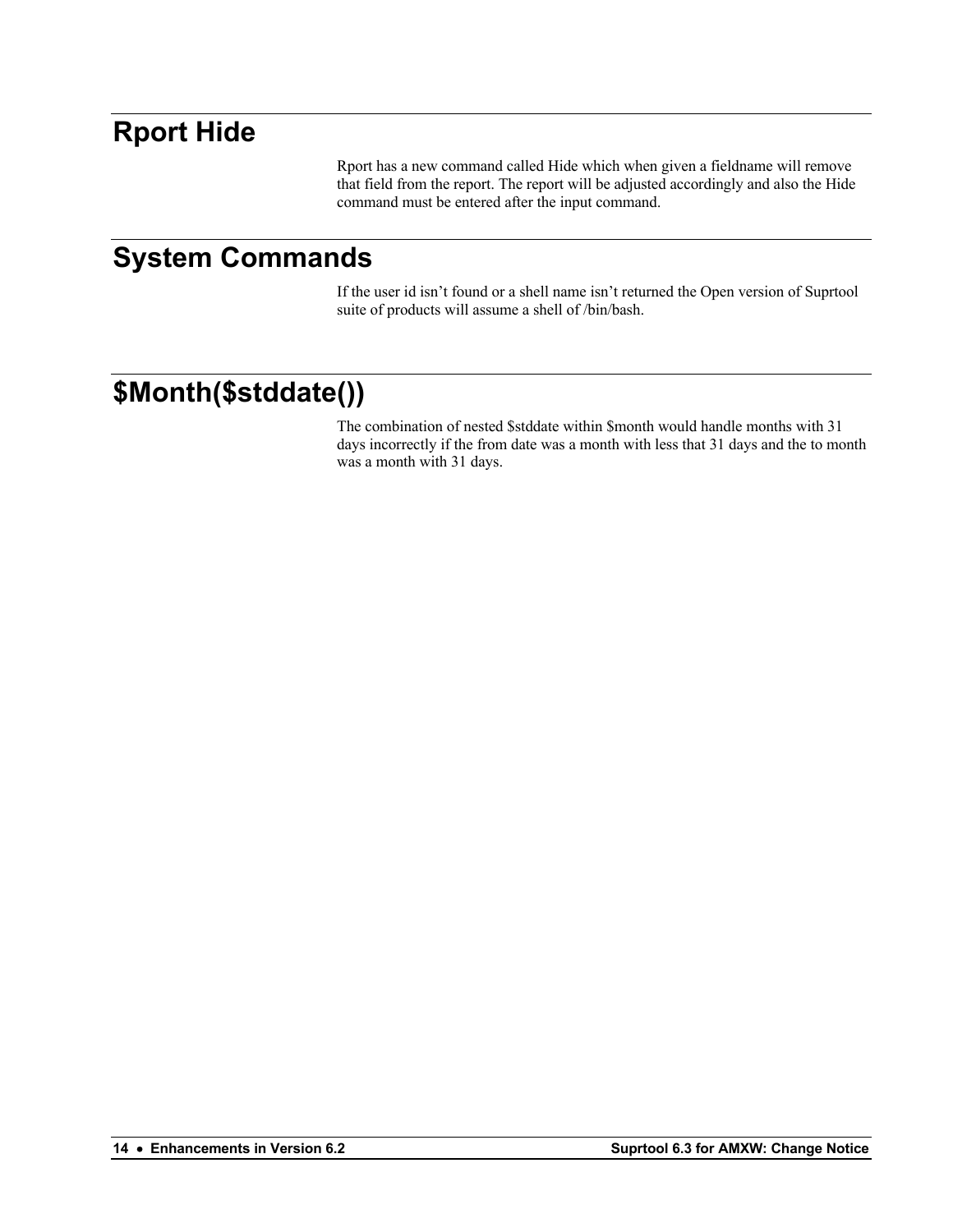## **Enhancements in Version 6.1.10**

#### **Introduction**

Suprtool is constantly being updated with new features. The following section describes the new enhancements to Suprtool since Suprtool 6.1.

### **Rport**

All versions of Suprtool, MPE, HP-UX (PA-Risc and Itanium), and Suprtool / Open have a new component called Rport, which is a simple report writer.

The code below represents one of the more complicated reports and shows some of the attributes that you can control. Rport works off of self-describing files and is available on MPE, HP-UX (PA-Risc and Itanium) and on all Linux platforms that Suprtool/Open runs on.

The Title command divides the lines into quadrants, primarily, left, center and right and two lines are supported. The heading column option prints the Heading information specified in each column. You can also specify Heading Fieldnames, where Rport will divide the field name into each column, and you can do your own layout for each Heading Line:

| head 1 Add " CharIntege  | Double        | Packed | Packed* | Ouad"  |
|--------------------------|---------------|--------|---------|--------|
| head 1 Add " IdLogica    | DblLog Zoned" |        |         |        |
| head 2 add "Field Field" | Field         | Field  | Field   | Field" |
| head 2 add " Field Field | Field Field"  |        |         |        |

The Size command tells Rport the maximum size of the column for the data. By default, Rport picks the maximum size that a field will be when converted to Ascii, as shown in the following table:

| <b>Field Format</b> | <b>Output Size</b> |  |
|---------------------|--------------------|--|
| I1, J1              | 6 bytes            |  |
| I2, J2              | 11 bytes           |  |
| I3, J3              | 16 bytes           |  |
| I4, J4              | 20 bytes           |  |
| K 1                 | 5 bytes            |  |
| K <sub>2</sub>      | 10 bytes           |  |
|                     |                    |  |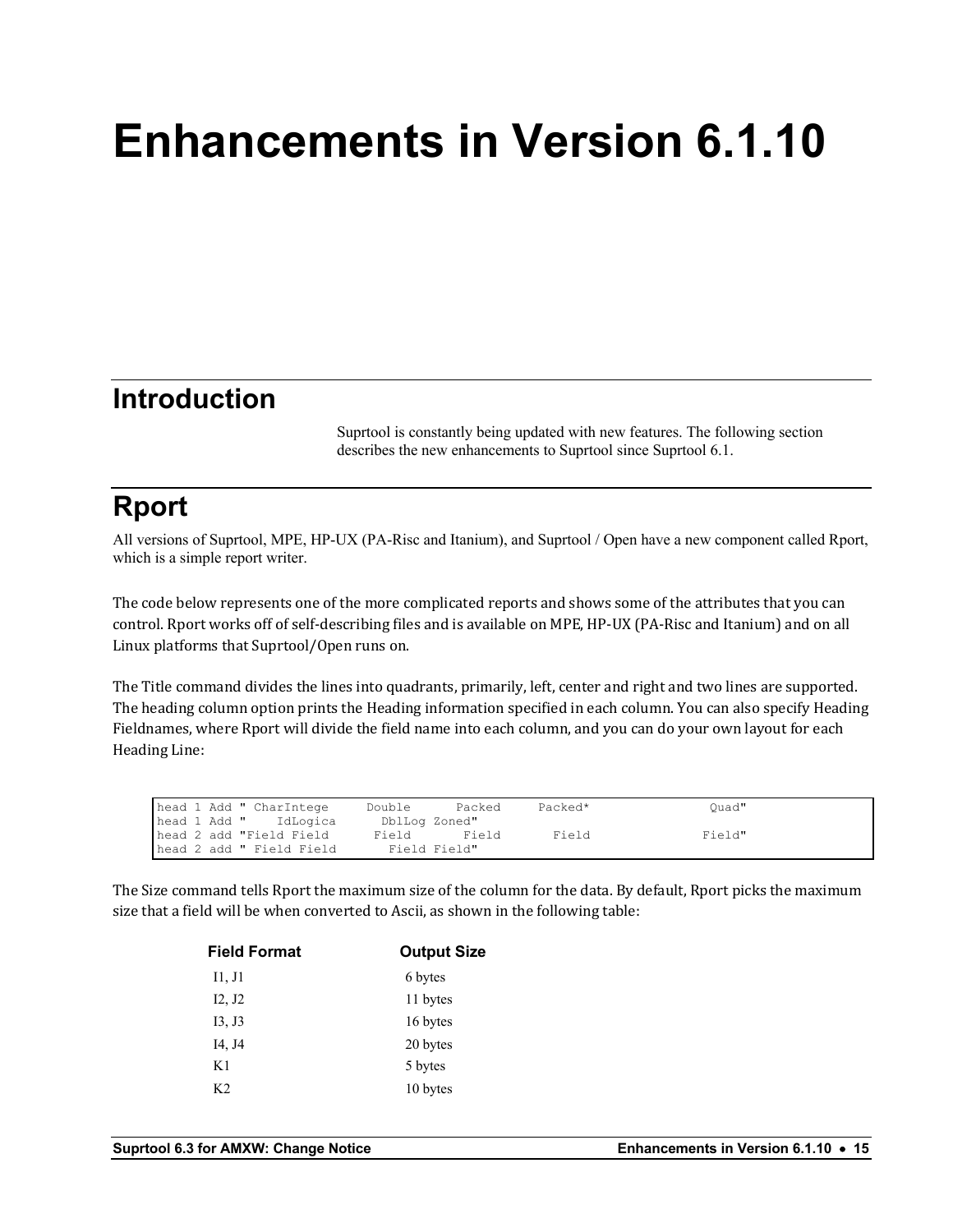| E2             | 12 bytes       |
|----------------|----------------|
| F4             | 23 bytes       |
| R <sub>2</sub> | 12 bytes       |
| Zn             | $n+1$ bytes    |
| Pn             | <i>n</i> bytes |

The integer specified beside the fieldname is the length for the field to use for the report. If the data overflows the field will be filled with asterisks. The Subtotal and Total commands are pretty self-explanatory.

| in file1.rporttst                                                           |
|-----------------------------------------------------------------------------|
| title line 1 left RPNAME "SampReport"                                       |
| title line 1 center RPCOMPANY "Robelle Solutions"                           |
| title line 1 right rppageno tag "Page No : "                                |
| title line 2 left rpdate tag "Date : "                                      |
| title line 2 right rpruntime tag "Run Time : "                              |
| head 1 col "Char"                                                           |
| head 2 col "Field"                                                          |
| head 1 col "Integer"                                                        |
| head 2 col "Field"                                                          |
| head 1 col "Double"                                                         |
| head 2 col "Field"                                                          |
| head 1 col "Packed"                                                         |
| head 2 col "Field"                                                          |
| head 1 col "Packed*"                                                        |
| head 2 col "Field"                                                          |
| head 1 col "Quad"                                                           |
| head 2 col "Field"                                                          |
| head 1 col "Id"                                                             |
| head 2 col "Field"                                                          |
| head 1 col "Logical"                                                        |
| head 2 col "Field"                                                          |
| head 1 col "DblLog"                                                         |
| head 2 col "Field"                                                          |
| head 1 col "Zoned"                                                          |
| head 2 col "Field"                                                          |
| size int-field 8                                                            |
| size dbl-field 8                                                            |
| size packed-field 7                                                         |
| size packed*-field 7                                                        |
| size quad-field 7                                                           |
| size logical-field 7                                                        |
| size dbllog-field 7                                                         |
| size zoned-field 8                                                          |
| subtotal int-field dbl-field packed-field packed*-field quad-field id-field |
| subtotal logical-field dbllog-field zoned-field                             |
| total int-field dbl-field packed-field packed*-field quad-field id-field    |
| total logical-field dbllog-field zoned-field                                |
| out REPORT01                                                                |
| xeq                                                                         |

The above code creates the following report. The report shows that it can handle most data types (the field names are the data types) and provides a simple layout and automatically aligns the subtotals and the total lines. The subtotaling works off the sorted field, (in this case char-field) and prints a subtotal line each time the char-field changes.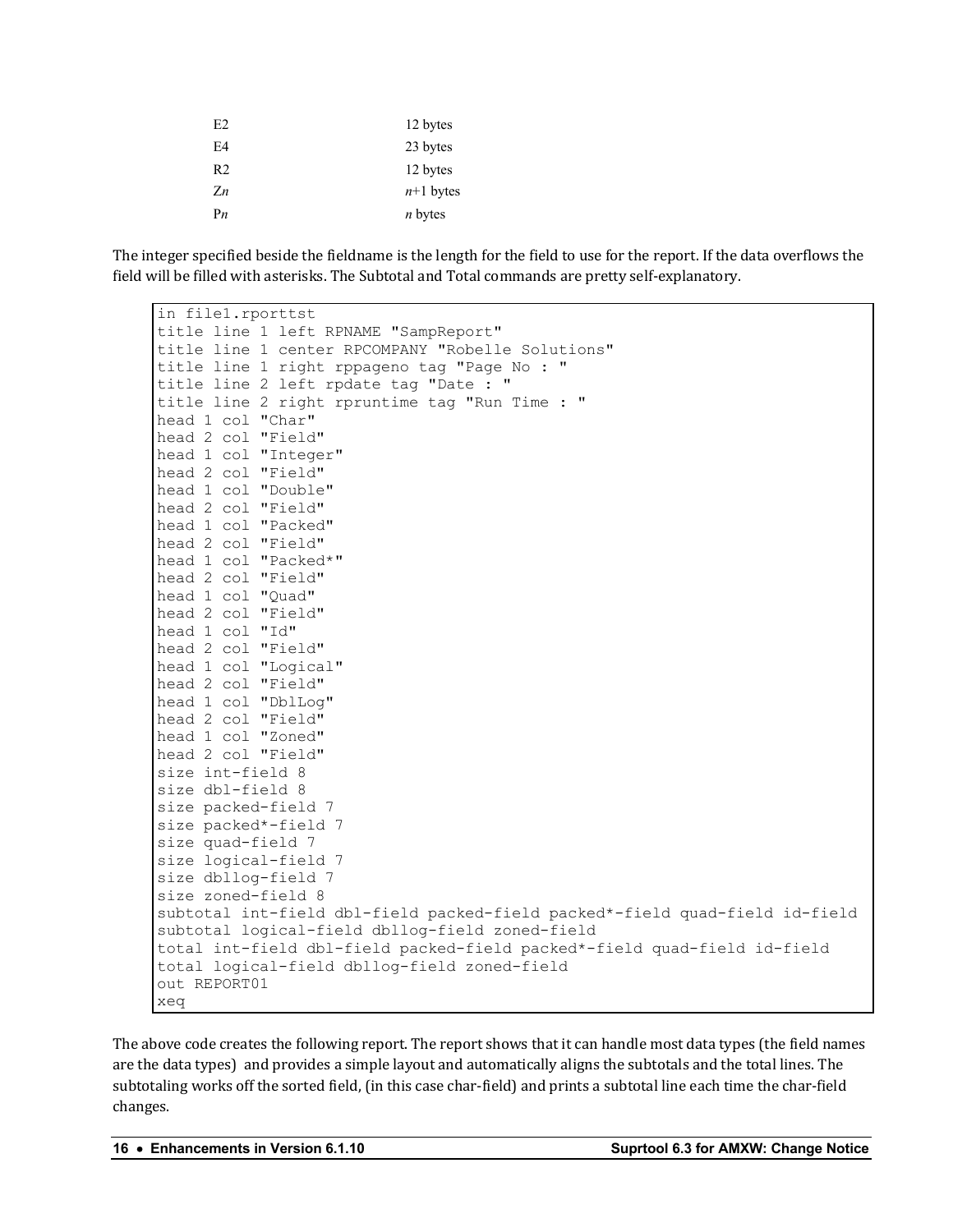| SampReport |                | Robelle Solutions |                               |           |         | Page No : 1  |         |         |                  |
|------------|----------------|-------------------|-------------------------------|-----------|---------|--------------|---------|---------|------------------|
|            | Date: 20191024 |                   |                               |           |         |              |         |         | Run Time : 12:45 |
| Char       | Integer        | Double            | Packed                        | Packed*   | Quad    | Ιd           | Logical | DblLog  | Zoned            |
| Field      | Field          | Field             | Field                         | Field     |         | Field Field  | Field   | Field   | Field            |
| 11111      | 11.11          | 111.11            | $+111.11$                     | $+111.11$ | 111.11  | 1            | 11.11   | 111.11  | 111.11           |
|            | 11.11          | 111.11            | $+111.11$                     | $+111.11$ | 111.11  | 1            | 11.11   | 111.11  | 111.11           |
| 22222      | 22.22          | 222.22            | $+222.22$                     | $+222.22$ | 222.22  | 1            | 22.22   | 222.22  | 222.22           |
| 22222      | 22.22          | 222.22            | $+222.22$                     | $+222.22$ | 222.22  | 2            | 22.22   | 222.22  | 222.22           |
|            | 44.44          | 444.44            | $+444.44$                     | $+444.44$ | 444.44  | 3            | 44.44   | 444.44  | 444.44           |
| 33333      | 33.33          | 333.33            | $+333.33$                     | $+333.33$ | 333.33  | 1            | 33.33   | 333.33  | 333.33           |
| 33333      | 33.33          | 333.33            | $+333.33$                     | $+333.33$ | 333.33  | 2            | 33.33   | 333.33  | 333.33           |
| 33333      | 33.33          | 333.33            | $+333.33$                     | $+333.33$ | 333.33  | 3            | 33.33   | 333.33  | 333.33           |
|            | 99.99          | 999.99            | $+999.99$                     | $+999.99$ | 999.99  | 6            | 99.99   | 999.99  | 999.99           |
| 44444      | 44.44          | 444.44            | $+444.44$                     | $+444.44$ | 444.44  | $\mathbf{1}$ | 44.44   | 444.44  | 444.44           |
| 44444      | 44.44          | 444.44            | $+444.44$                     | $+444.44$ | 444.44  | 2            | 44.44   | 444.44  | 444.44           |
| 44444      | 44.44          | 444.44            | $+444.44$                     | $+444.44$ | 444.44  | 3            | 44.44   | 444.44  | 444.44           |
| 44444      | 44.44          | 444.44            | $+444.44$                     | $+444.44$ | 444.44  | 4            | 44.44   | 444.44  | 444.44           |
|            | 177.76         |                   | 1777.76 +1777.76 +1777.76     |           | 1777.76 | 10           | 177.76  | 1777.76 | 1777.76          |
| 55555      | 55.55          | 555.55            | $+555.55$                     | $+555.55$ | 555.55  | 1            | 55.55   | 555.55  | 555.55           |
| 55555      | 55.55          | 555.55            | $+555.55$                     | $+555.55$ | 555.55  | 2            | 55.55   | 555.55  | 555.55           |
| 55555      | 55.55          | 555.55            | $+555.55$                     | $+555.55$ | 555.55  | 3            | 55.55   | 555.55  | 555.55           |
| 55555      | 55.55          | 555.55            | $+555.55$                     | $+555.55$ | 555.55  | 4            | 55.55   | 555.55  | 555.55           |
| 55555      | 55.55          | 555.55            | $+555.55$                     | $+555.55$ | 555.55  | 5            | 55.55   | 555.55  | 555.55           |
|            | 277.75         |                   | 2777.75 +2777.75 +2777.75     |           | 2777.75 | 15           | 277.75  | 2777.75 | 2777.75          |
|            | 611.05         |                   | $6111.05 + 6111.05 + 6111.05$ |           | 6111.05 | 35           | 611.05  | 6111.05 | 6111.05          |

#### **\$BOM and \$EOM**

Suprtool has two new subfunctions called \$BOM and \$EOM which are now available in the \$stddate and \$month functions. The \$bom returns the beginning of the month date, "01" and the \$eom, returns the end of the month for the given date.

For Example, the \$stddate function will return the converted curdate, with either the beginning of the month for the day or the end of the month for the given curdate.

```
in file131
item curdate, date, ddmmyyyy
ext curdate
ext curbom=$stddate(curdate,$bom)
ext cureom=$stddate(curdate, $eom)
```
You can also use \$stddate to convert a date that is already in ccyymmdd format to the beginning of the month or the end of the month respectively.

You can also use \$bom and \$eom as part of the \$month function even if the date is not in ccyymmdd format.

```
Item curdate, date, ddmmyyyy
ext curdate
ext curbom=$month($stddate(curdate), +6, $bom)
ext cureom=$month($stddate(curdate), +6, $eom)
```
### **String Function Checks**

Some of the String functions in Suprtool did not have proper length checks in place to ensure that an overflow wouldn't occur for specific functions. The length for most string fields to be checked is 4095 bytes. Suprtool will now throw a more generalized error of:

Error: Field in function is greater than 4095 bytes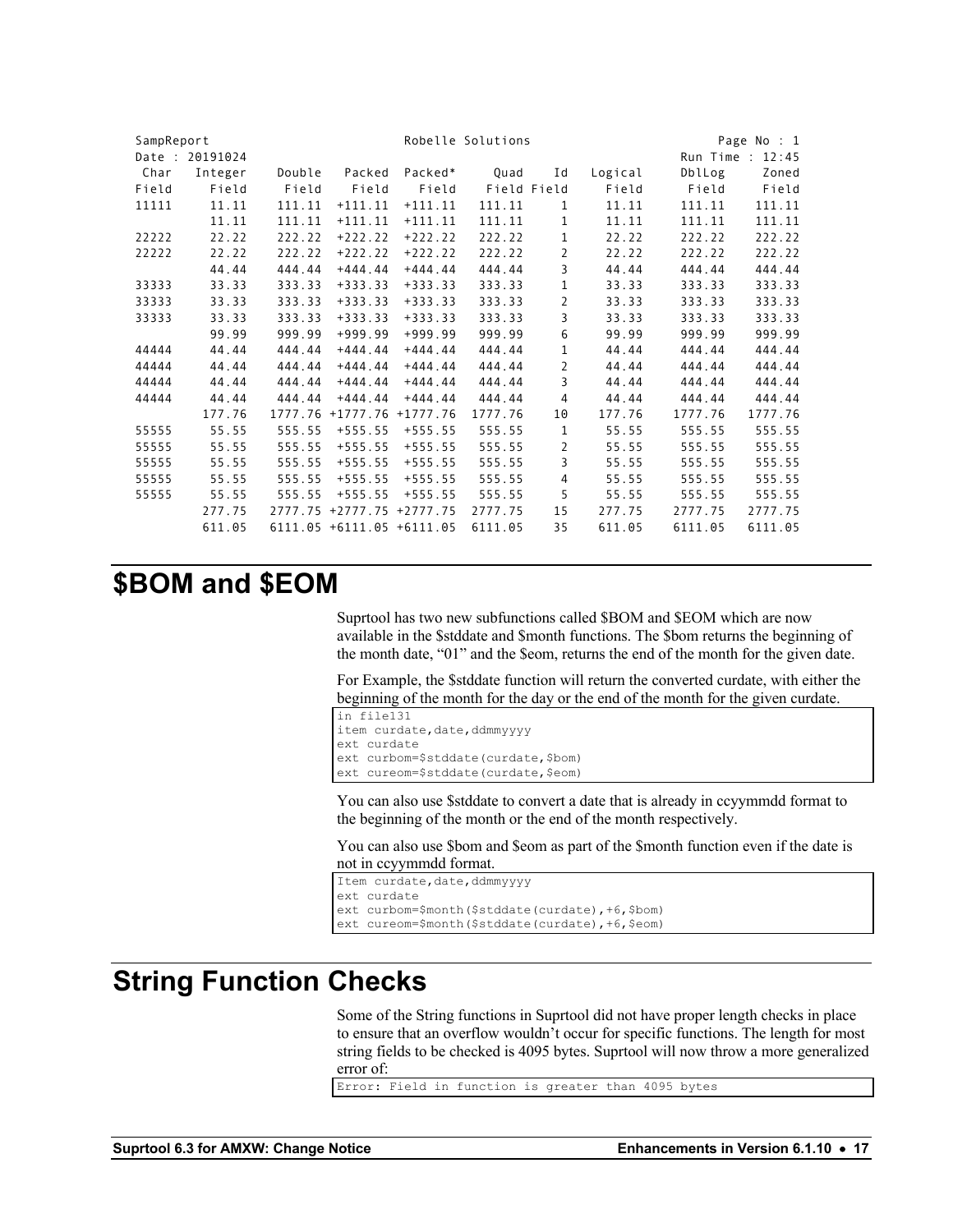If a function is longer than the 4095, the field is potentially corrupted and/or truncated.

### **Sdlinux for Linux**

SDLinux is a utility that will convert the Self-Describing information, such that Suprtool/Open can read the file. Specifically, it is meant to convert the .sd file from an HP-UX system to be read on Linux natively.

Sdlinux, will change the sd version field which tells Suprtool/Open the endianness of the sd file.

| SD Version     | Endianness                | Extended<br>Names |
|----------------|---------------------------|-------------------|
| <b>B.00.00</b> | BIG (HP-UX) LITTLE(LINUX) | NO                |
| <b>B.00.01</b> | BIG (HP-UX) LITTLE(LINUX) | YES               |
| <b>B.00.02</b> | <b>BIG</b>                | N <sub>O</sub>    |
| <b>B.00.03</b> | BIG                       | YES               |

The sdlinux utility has four options, -f, -r, -h and –d. Only one option can be specified at any given time:

| Option | SD Version                                                 | Integer Field                                                        |
|--------|------------------------------------------------------------|----------------------------------------------------------------------|
| $-f$   | $B.00.00$ becomes $B.00.02$ and<br>B.00.01 becomes B.00.03 | Any integer/logical field<br>gets flagged as BE.                     |
| -r     | $B.00.02$ becomes $B.00.00$ and<br>B.00.03 becomes B.00.01 | Any integer/logical field<br>gets the Endianness flag<br>turned off. |
| -h     | $B.00.02$ becomes $B.00.00$ and<br>B.00.03 becomes B.00.01 | No effect.                                                           |
| -d     | No effect.                                                 | Any integer/logical field<br>gets the Endianness flag<br>turned off. |

The sdlinux utility gets run with the above options and a filename for an argument as in:

```
./sdlinux '-ffilename'
./sdlinux '-rfilename'
./sdlinux '-hfilename'
./sdlinux '-dfilename'
```
The filename specified just needs to be the data file name not the sd filename. Regardless, sdlinux will figure out what to do if the .sd extension is in the filename argument.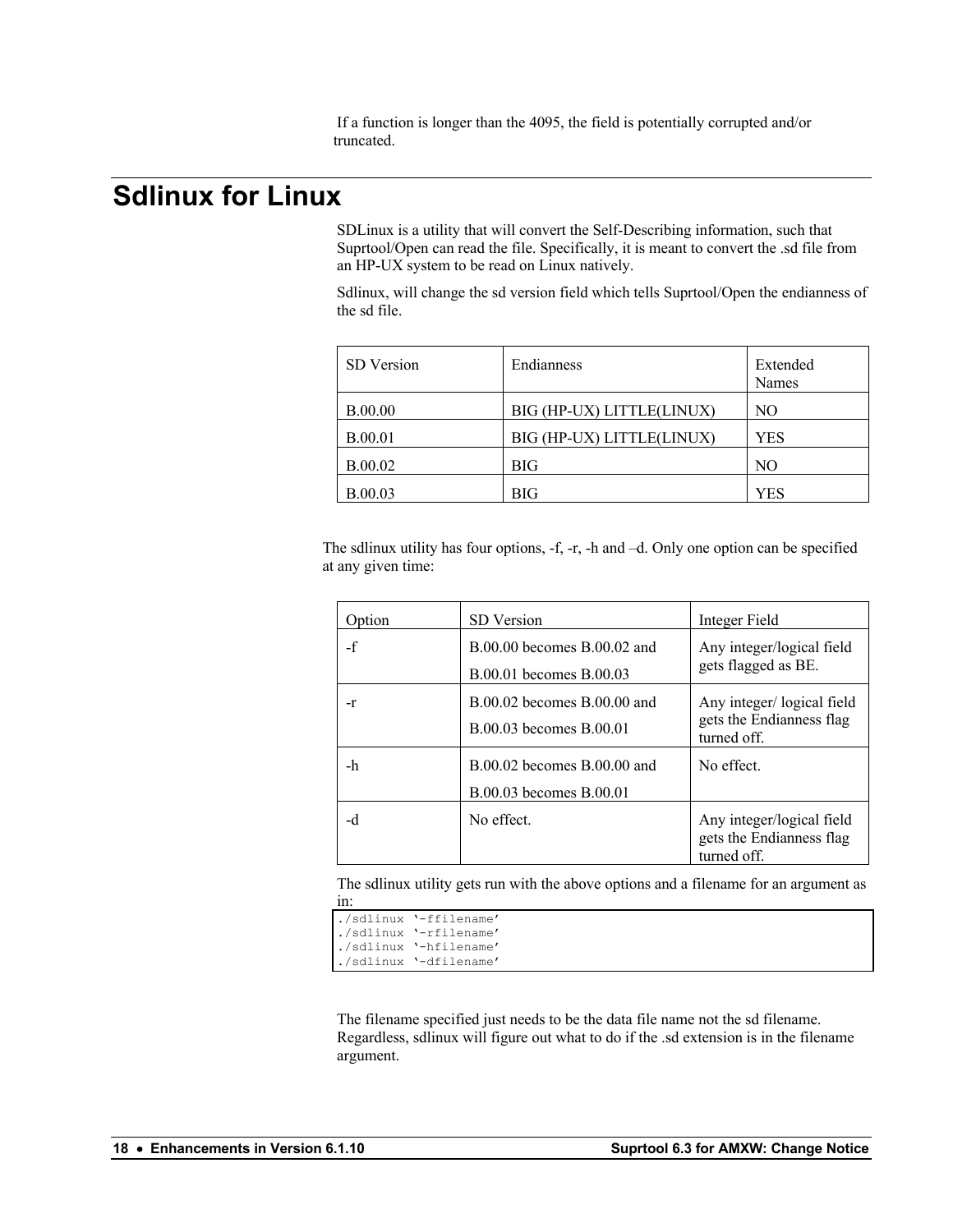## **Set Limits Override On | Off**

Set Limits OverRide tells Suprtool for MPE to ignore any subsequent Set Limits TableSize command. This was added since the new MPE table size is now 2 GB and works well without any limit. It was also added as Suprtool 4.4 and lower did not calculate the Set Limits Tablesize limit properly. So, if a user had Set Limits Tablesize 25, Suprtool would allow for a table greater than that old limit, while the new version of the table would stop with "Table Full" as prescribed by the command.

Overriding the TableSize, allows for customers to set in a global suprmgr file and not have to search thru code to remove the specific command.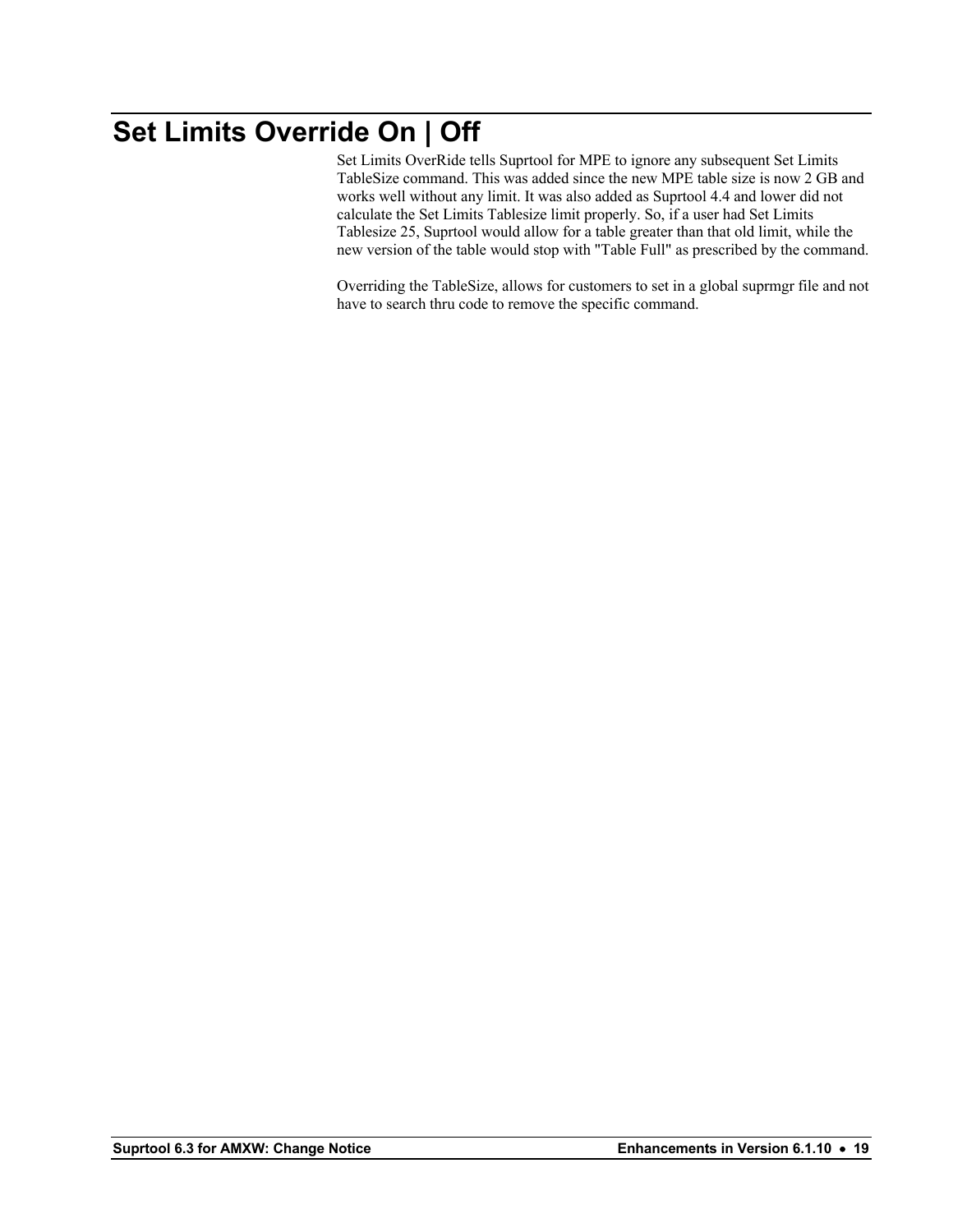## **Enhancements in Version 6.1**

#### **\$Length**

Suprtool has a new function called \$length which returns a double integer number that is the length of a given byte or numeric field. For byte type fields Suprtool starts at the right most byte position to look for any non-space character and calculates the length of the data. For numeric fields Suprtool will convert the number to display and starting on the left will search for any non-zero character to establish the length.

Below is an excerpt from the manual, that describes how it can be used:

#### **\$LENGTH (Works on Byte-type and numeric fields)**

Purpose of the \$length frunction is to return the length of the specified byte field as if the field has had the \$rtrim function applied or the position of the rightmost nonspace character.

#### **If Usage:**

if \$length(NAME) >= 15

#### **Extract Usage:**

Define LenField,1,4,double extract LenField=\$length(byte-field)

#### **\$ROBELLE variable**

The \$ROBELLE variable on HP-UX and Open platforms has been expanded to 55 characters for the \$ROBELLE directory name when you are installing outside of /opt/robelle. You use the \$robelle variable to tell suprtool and all of the programs that come with suprtool where to find where it is installed.

#### **Set EditSignNeutral**

The \$edit function converts data from numeric to byte and applies an edit mask to format the data. Neutral data is not considered to be signed so if you have neutral data, a positive sign will not be applied to the edit mask. With Set EditSignNeutral

**20** • **Enhancements in Version 6.1 Suprtool 6.3 for AMXW: Change Notice**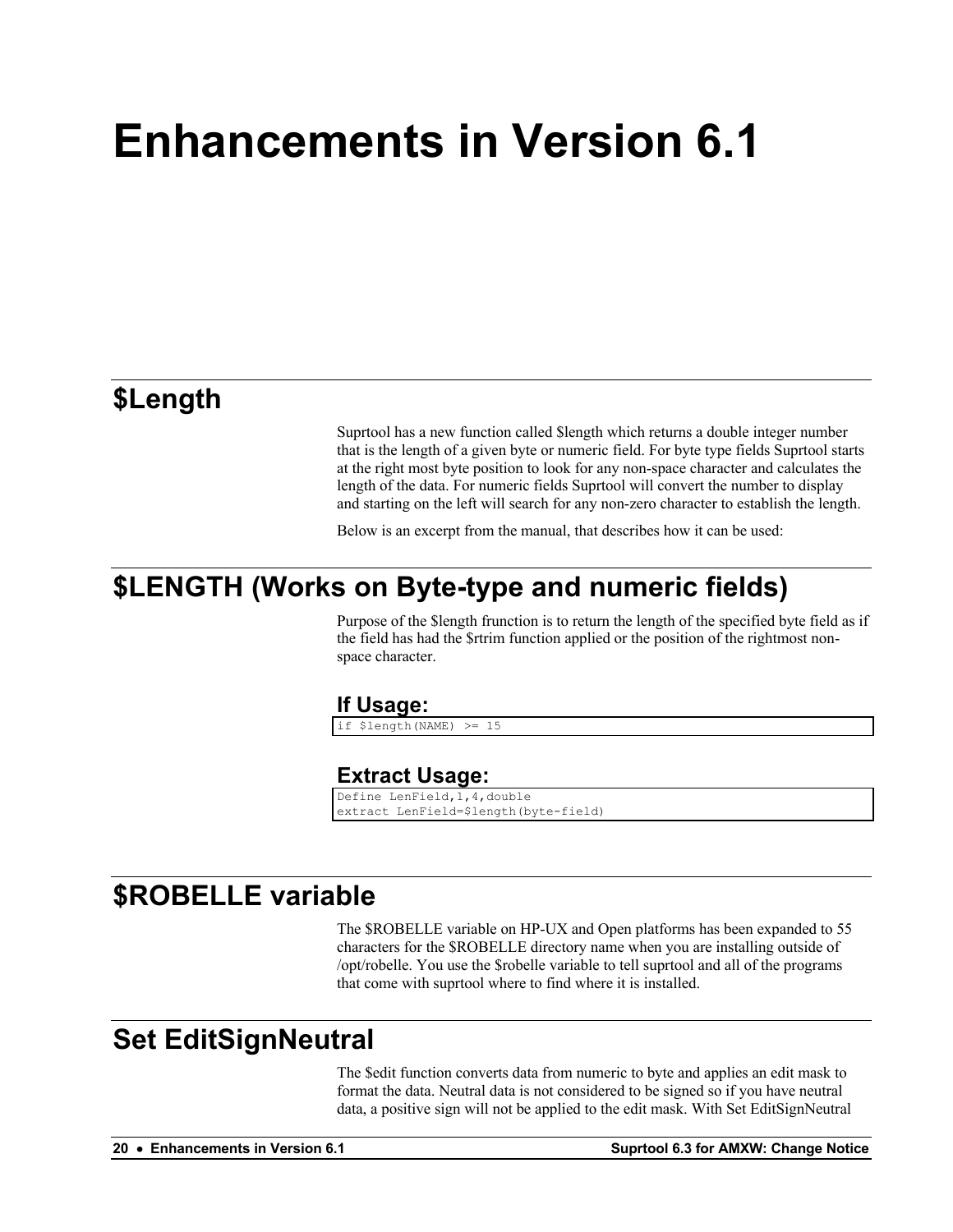turned on, Suprtool will consider the Neutral data to be positive and therefore print out the "+" or "DR", depending on the edit-mask used. Set EditSignNeutral On

## **STEXPORT**

STExport now supports 8196 bytes on the input, and the output file.

### **SUPRLINK**

Suprlink now supports 8196 bytes on the input file, link file and 16384 bytes on the output file.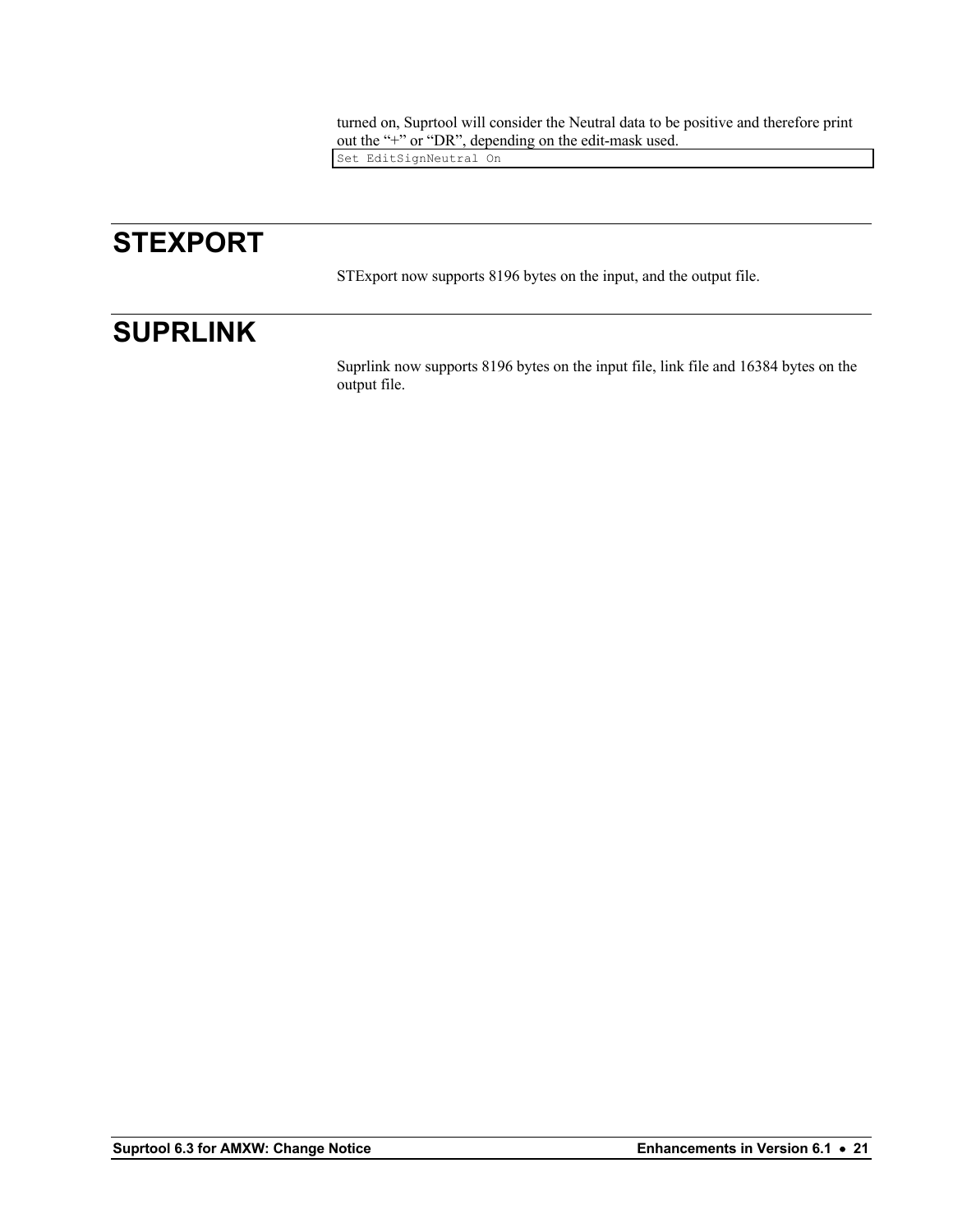## **Enhancements in Version 6.0**

#### **Introduction**

Suprtool is constantly being updated with new features. The following section describes the new enhancements to Suprtool since Suprtool 5.9

#### **BackwardChain**

The Set command, Backwardchain when turned on will tell the Chain command to do a Backward Chained read.

#### **List Command**

The List command now has a NOSAMETO option to turn off the SAMETO feature.

#### **\$INRECNUM**

The if / extract commands can now utilize a new function called \$INRECNUM, which allows you to use the input record number in certain tasks. For example, the task below would find record number 11.

In somefile If \$inrecnum=11

You can also, utilize the \$inrecnum function in the extract command:

```
In somefile
 Def recnum,1,4,double
 Ext recnum=$inrecnum
```
The \$inrecnum function was designed to find records especially in the instance where duplicate records are in a particular data source and cannot be isolated by any other means.

describes the new enhancements to Suprtool since Suprtool 5.9

### **\$LEADZEROZ**

The if / extract commands can now utilize a new function called \$LEADZEROZ, which allows you to add leading zeroes to a specific display field. This was designed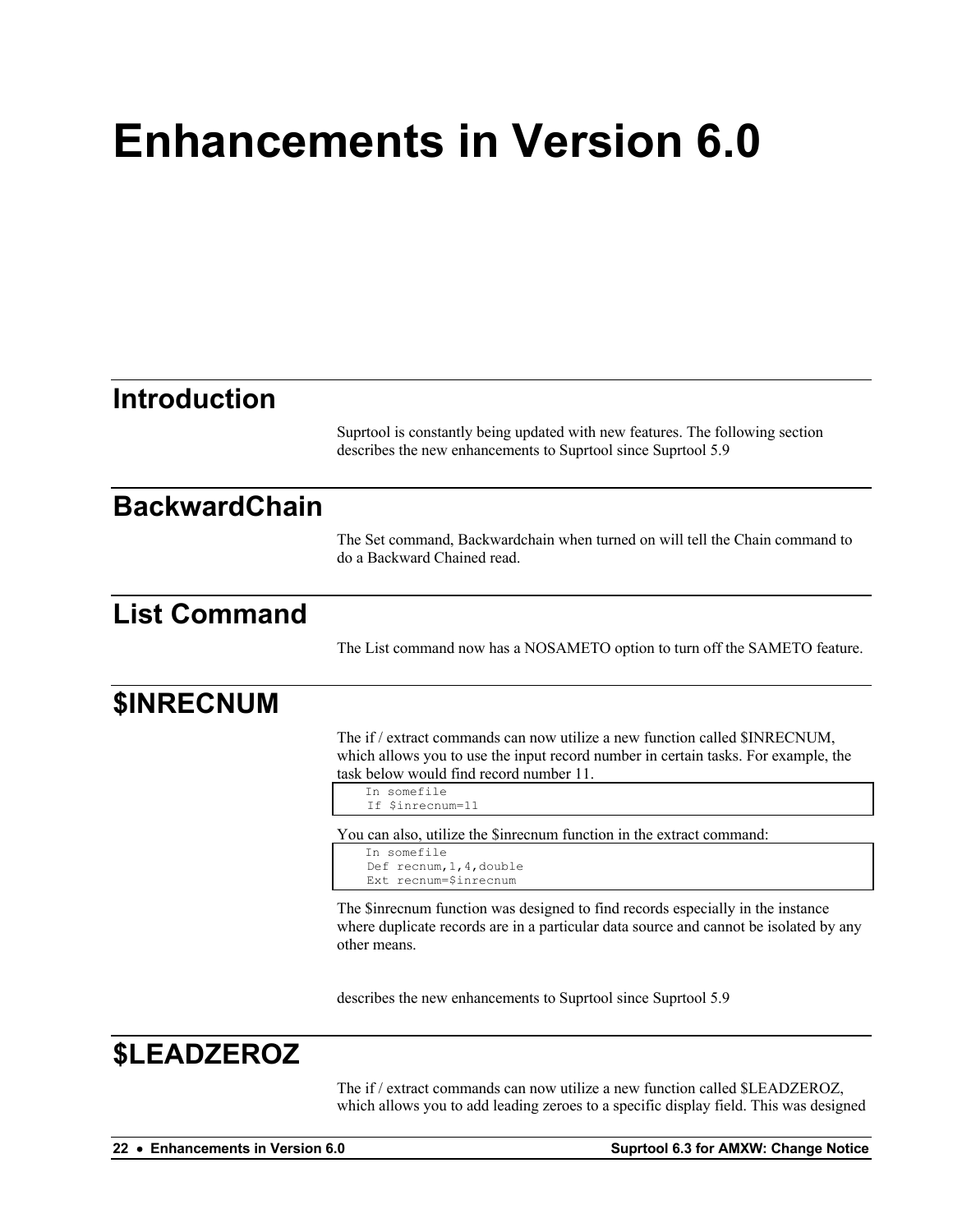specifically for the extract command and fixing up data but can be used in the if command as well.

\$NUMBER is capable of fixing up numbers, but the new \$LEADZEROZ function is more lightweight and simply adds leading zeroes and has an option to justify right as shown below. The source data looks like this:



Which can be fixed in the following manner:

| RUN SUPRTOOL. PUB. ROBELLE                                                                                                            |
|---------------------------------------------------------------------------------------------------------------------------------------|
| SUPRTOOL/Copyright Robelle Solutions Technology Inc. 1981-2017.<br>(Version 6.0 Internal) Mon, Feb 27, 2017, 3:48 PM Type H for help. |
| >IN LEADZERO.SUPRTEST                                                                                                                 |
| >DEF A, 1, 12, DISPLAY                                                                                                                |
| $>EXT A = $LEADZEROZ (A, J)$                                                                                                          |
| $>$ out $*$                                                                                                                           |
| $>$ xeq                                                                                                                               |
| 000000000001                                                                                                                          |
| 000000000002                                                                                                                          |
| 000000000003                                                                                                                          |
| 000000000004                                                                                                                          |
| 000000000005                                                                                                                          |
| 000000000006                                                                                                                          |
| 000000000007                                                                                                                          |
| 000000000008                                                                                                                          |
| 000000000009                                                                                                                          |
| 000000000010                                                                                                                          |
| 000000000012                                                                                                                          |
| 000000012345                                                                                                                          |
| 000000000220                                                                                                                          |
| $IN=13$ , $OUT=13$ . $CPU-Sec=1$ . $Wall-Sec=1$ .                                                                                     |

The \$LEADZEROZ function cannot fix issues like commas and decimal places in a display field, this can be handled by the \$number function.

### **\$LEADZEROB**

The if / extract commands can now utilize a new function called \$LEADZEROB, which allows you to add leading zeroes to a specific byte field. This was designed specifically for the extract command and fixing up data but can be used in the if command as well. The data looks like this: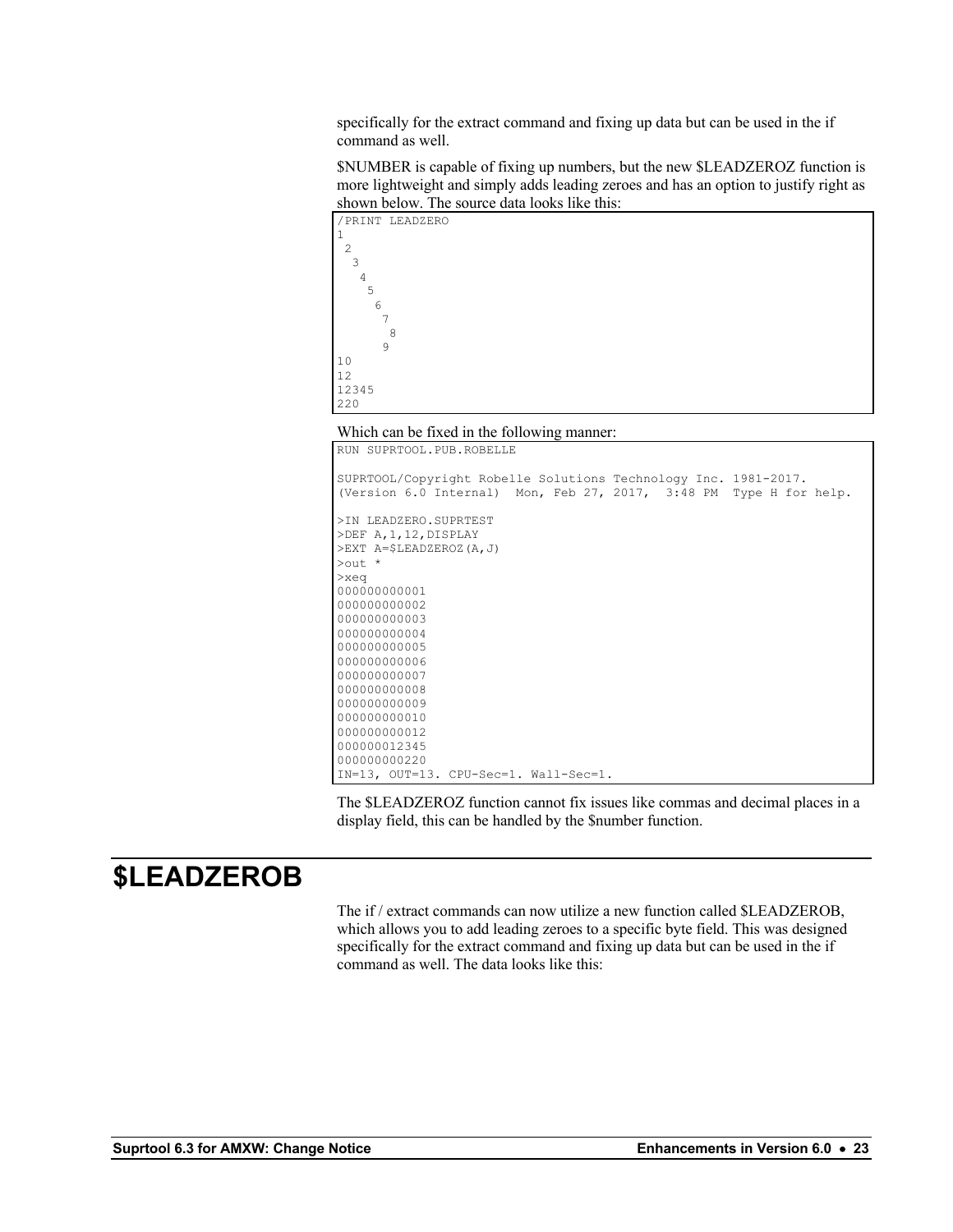

## **\$JUSTIFYL**

The if / extract commands can now utilize a new function called \$JUSTIFYL, which allows you to left justify text to the left side of a field.

```
>in leadzero
>def b,1,12,byte
>ext b=$justifyl(b)
>out *
>xeq
1
2
3
4
5
6
7
8
9
10
12
12345
220
IN=13, OUT=13. CPU-Sec=1. Wall-Sec=1.
```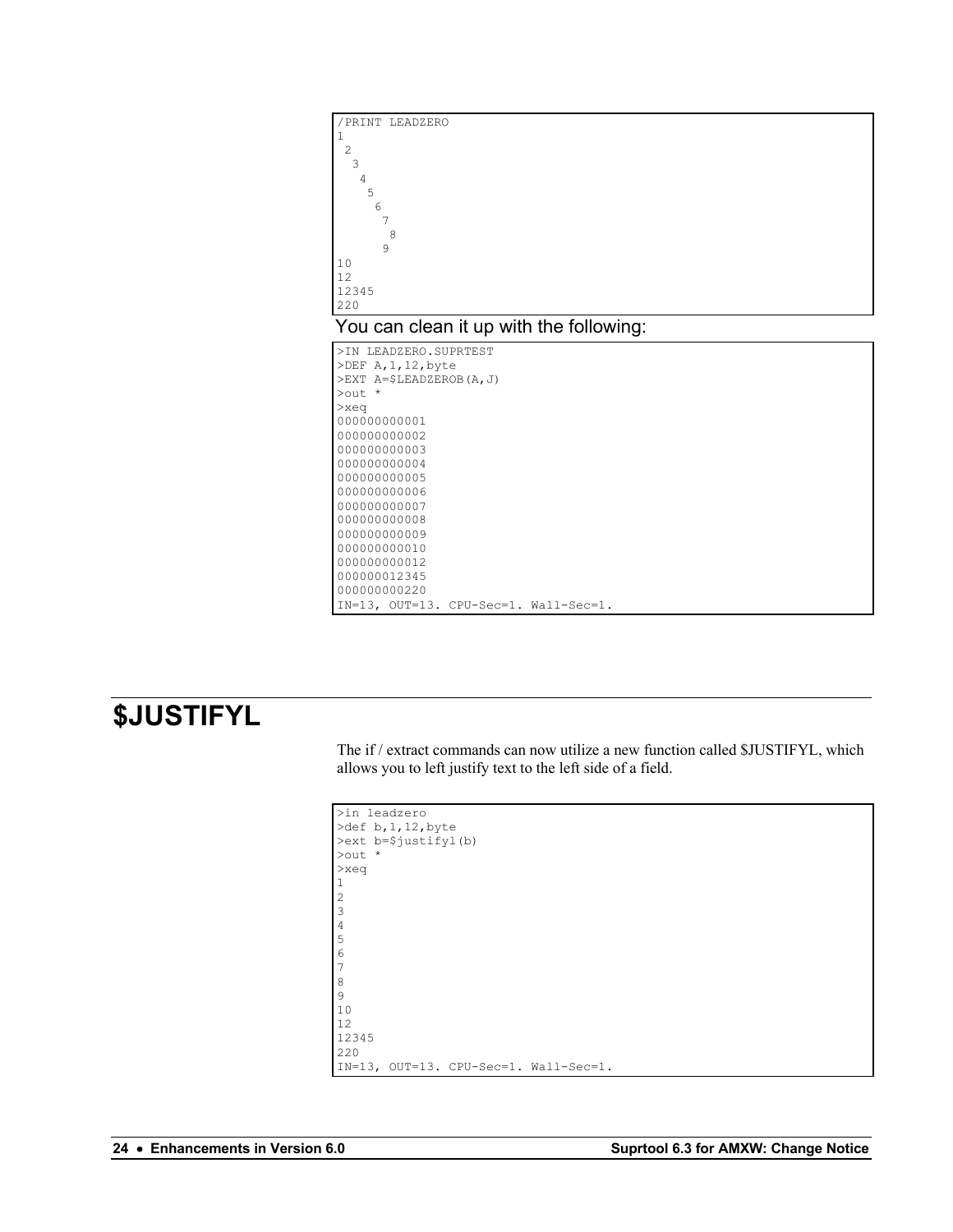### **\$JUSTIFYR**

| The if / extract commands can now utilize a new function called \$JUSTIFYR, which |  |  |  |  |
|-----------------------------------------------------------------------------------|--|--|--|--|
| allows you to right justify text to the right side of a field.                    |  |  |  |  |

```
>in leadzero.suprtest
>def a,1,12,byte
>ext a=$justifyr(a)
>out *
>xeq
 1
 2
 3
 4
 5
 6
 7
 8
 9
      10
      12
     12345
       220
IN=13, OUT=13. CPU-Sec=1. Wall-Sec=1.
```
#### **\$RESPACE**

The if / extract commands can now utilize a new function called \$RESPACE, which allows you to fixup byte data that has multiple spaces in between text. For example, your data looks like this:

```
>in respace.suprtest
>def text, 1,40
>ext text
>out *
>xeq
this is a test
this is a test<br>this is a test
this is a<br>this
         is a test
this is a test
this is a test
please note this is a test
this is a test
this is a test
this is a test
      this is a test
this is a test
this is a test
this is a test
dummy record
this is a not test
silly record
IN=30, OUT=30. CPU-Sec=1. Wall-Sec=1.
```
It can easily be fixed up and converted to what is shown below: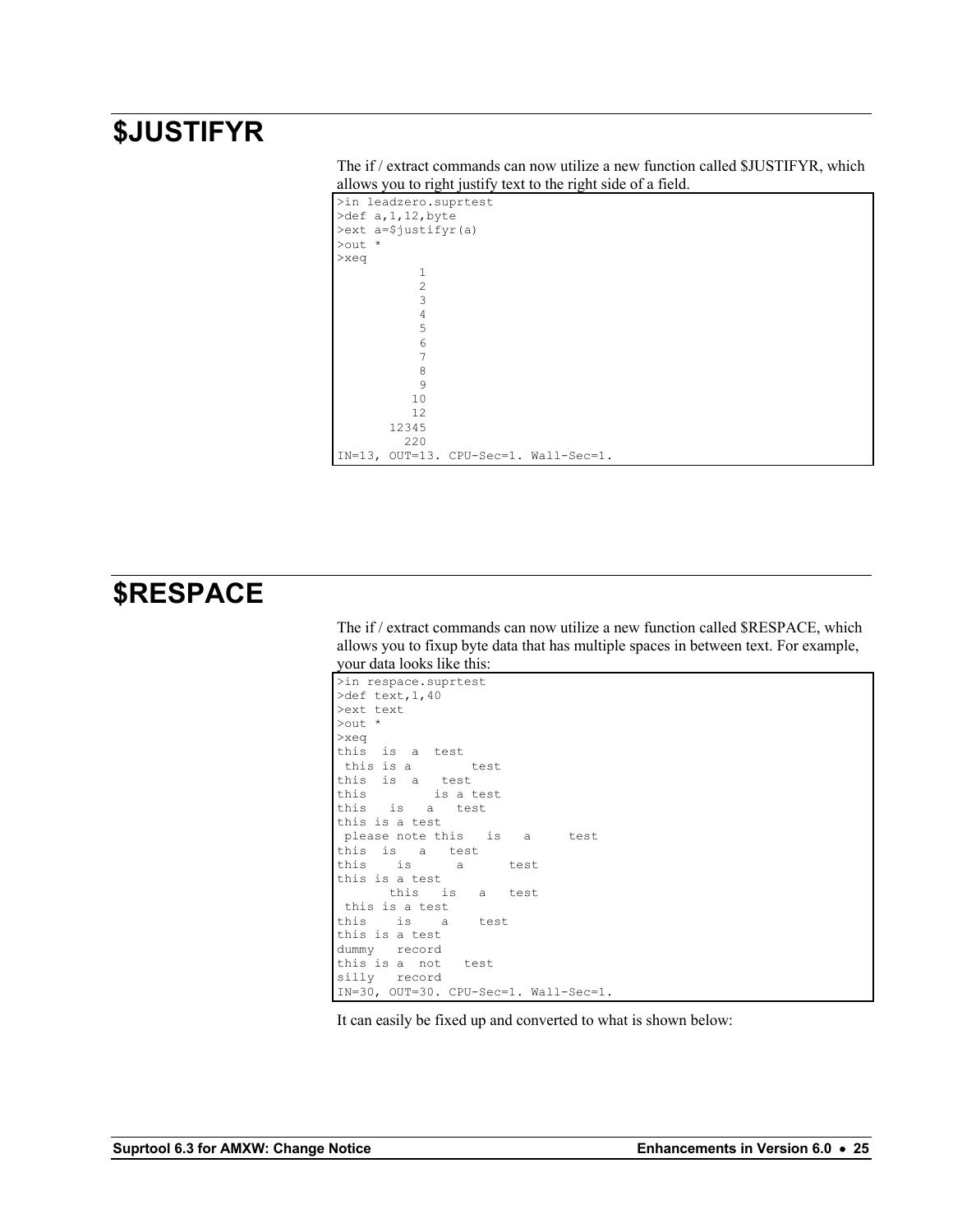| >in respace.suprtest                  |
|---------------------------------------|
| >ext text=\$respace(text, J)          |
| $\text{Out}$ *                        |
| $>$ xeq                               |
| this is a test                        |
| this is a test                        |
| this is a test                        |
| this is a test                        |
| this is a test                        |
| this is a test                        |
| please note this is a test            |
| this is a test                        |
| this is a test                        |
| this is a test                        |
| this is a test                        |
| this is a test                        |
| this is a test                        |
| this is a test                        |
| dummy record                          |
| this is a not test                    |
| silly record                          |
| IN=30, OUT=30. CPU-Sec=1. Wall-Sec=1. |

 $\overline{1}$